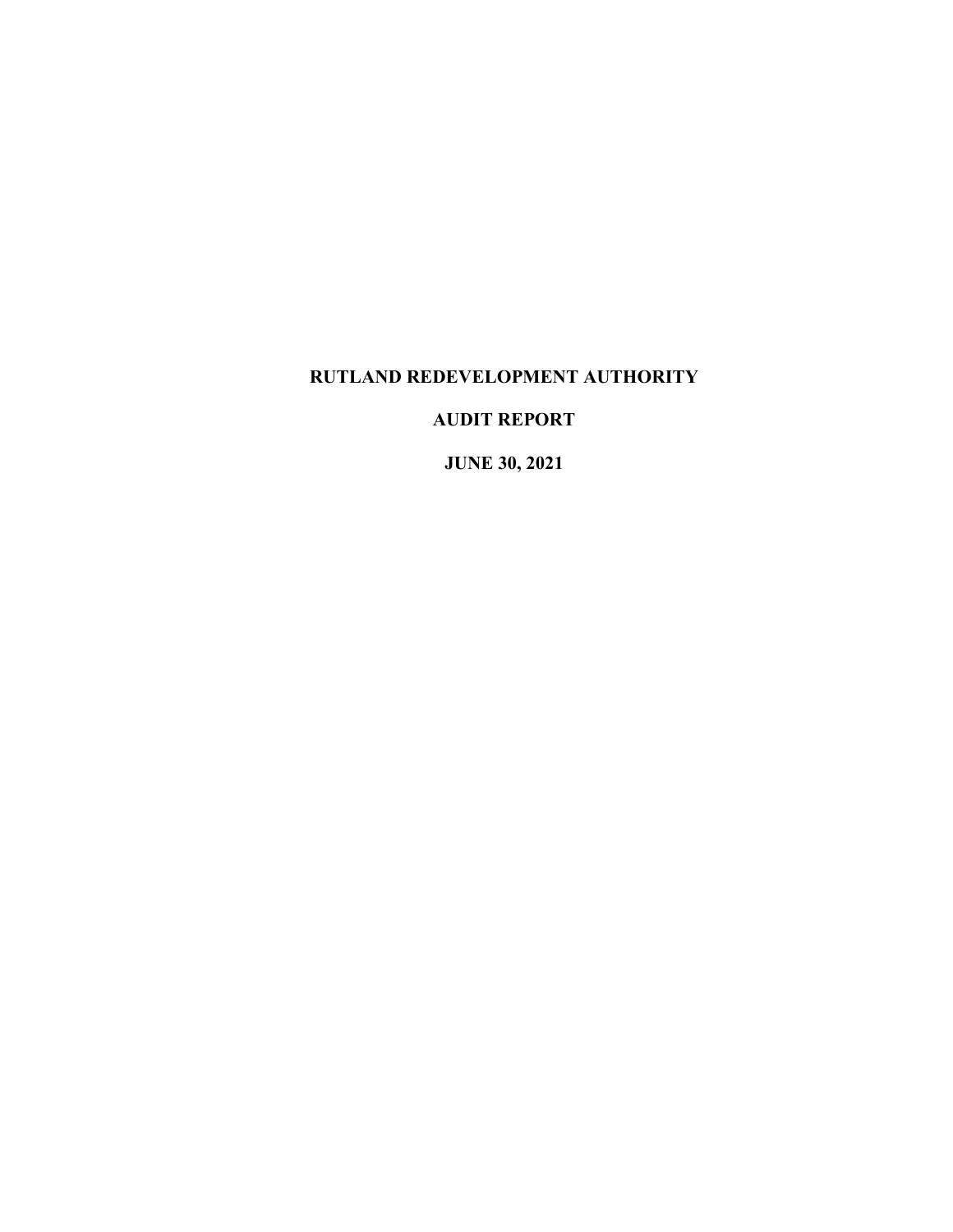# RUTLAND REDEVELOPMENT AUTHORITY AUDIT REPORT TABLE OF CONTENTS JUNE 30, 2021

|                                                                                                                                                                            |            | Page $#$       |
|----------------------------------------------------------------------------------------------------------------------------------------------------------------------------|------------|----------------|
| Independent Auditor's Report                                                                                                                                               |            | $1 - 3$        |
| Management's Discussion and Analysis                                                                                                                                       |            | $4 - 5$        |
| <b>Basic Financial Statements:</b>                                                                                                                                         |            |                |
| <b>Statement of Net Position</b>                                                                                                                                           | Exhibit A  | 6              |
| <b>Statement of Activities</b>                                                                                                                                             | Exhibit B  | $\overline{7}$ |
| <b>Governmental Funds:</b>                                                                                                                                                 |            |                |
| <b>Balance Sheet</b>                                                                                                                                                       | Exhibit C  | 8              |
| Statement of Revenues, Expenditures and<br>Changes in Fund Balances                                                                                                        | Exhibit D  | 9              |
| Notes to the Financial Statements                                                                                                                                          |            | $10-18$        |
| Other Information:                                                                                                                                                         |            |                |
| Statement of Revenues, Expenditures and Changes<br>in Fund Balance - Budget and Actual - General Fund                                                                      | Schedule 1 | 19             |
| Independent Auditor's Report on Internal Control Over<br>Financial Reporting and on Compliance and Other Matters<br>Based on an Audit of Financial Statements Performed in |            |                |
| Accordance with "Government Auditing Standards"                                                                                                                            |            | $20 - 21$      |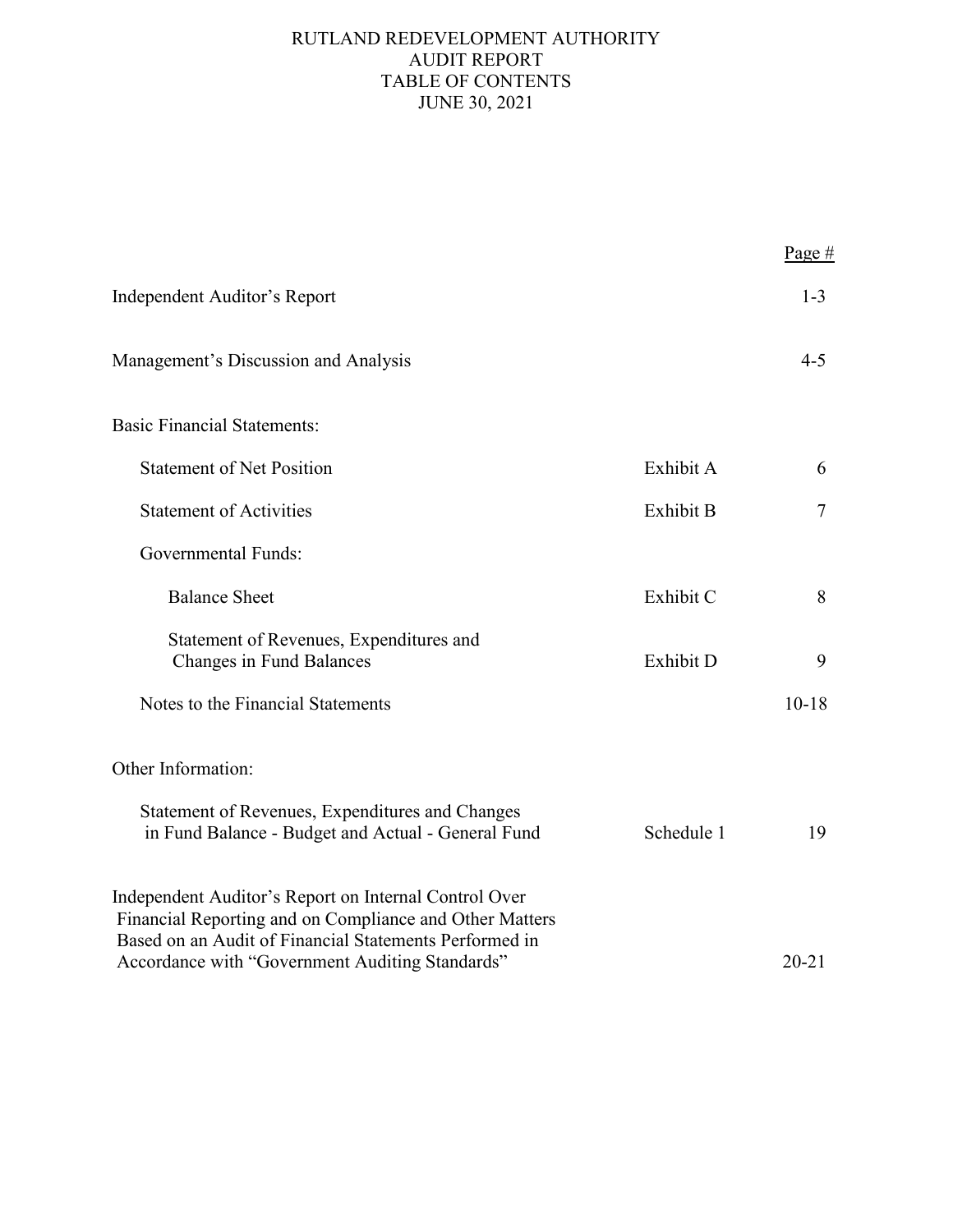

**77 Barre Street** P.O. Box 947 Montpelier, VT 05601 802/223-2352 www.sullivanpowers.com

Fred Duplessis, CPA Richard J. Brigham, CPA Chad A. Hewitt, CPA Wendy C. Gilwee, CPA VT Lic. #92-000180

#### Independent Auditor's Report

Board of Commissioners Rutland Redevelopment Authority 1 Strongs Avenue Rutland, Vermont 05701

#### *Report on the Financial Statements*

We have audited the accompanying financial statements of the governmental activities and each major fund of the Rutland Redevelopment Authority, a component unit of the City of Rutland, Vermont, as of and for the year ended June 30, 2021, and the related notes to the financial statements, which collectively comprise the Rutland Redevelopment Authority's basic financial statements as listed in the Table of Contents.

## *Management's Responsibility for the Financial Statements*

Management is responsible for the preparation and fair presentation of these financial statements in accordance with accounting principles generally accepted in the United States of America; this includes the design, implementation, and maintenance of internal control relevant to the preparation and fair presentation of financial statements that are free from material misstatement, whether due to fraud or error.

## *Auditor's Responsibility*

Our responsibility is to express opinions on these financial statements based on our audit. We conducted our audit in accordance with auditing standards generally accepted in the United States of America and the standards applicable to financial audits contained in "Government Auditing Standards", issued by the Comptroller General of the United States. Those standards require that we plan and perform the audit to obtain reasonable assurance about whether the financial statements are free from material misstatement.

An audit involves performing procedures to obtain audit evidence about the amounts and disclosures in the financial statements. The procedures selected depend on the auditor's judgment, including the assessment of the risks of material misstatement of the financial statements, whether due to fraud or error. In making those risk assessments, the auditor considers internal control relevant to the Authority's preparation and fair presentation of the financial statements in order to design audit procedures that are appropriate in the circumstances, but not for the purpose of expressing an opinion on the effectiveness of the Authority's internal control. Accordingly, we express no such opinion. An audit also includes evaluating the appropriateness of accounting policies used and the reasonableness of significant accounting estimates made by management, as well as evaluating the overall presentation of the financial statements.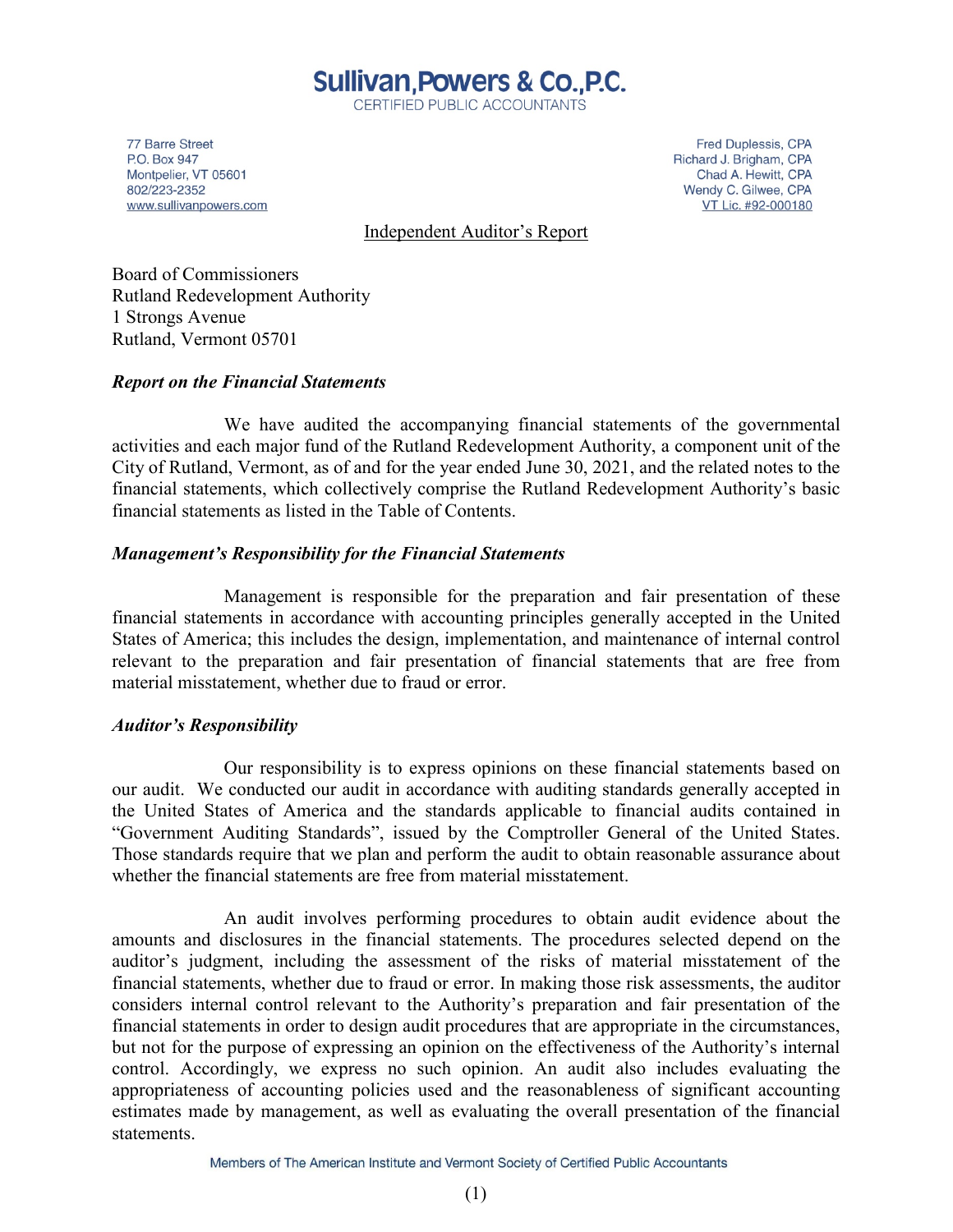Rutland Redevelopment Authority

We believe that the audit evidence we have obtained is sufficient and appropriate to provide a basis for our audit opinions.

#### *Opinion*

In our opinion, the financial statements referred to previously present fairly, in all material respects, the respective financial position of the governmental activities and each major fund of the Rutland Redevelopment Authority as of June 30, 2021, and the respective changes in financial position thereof for the year then ended in accordance with accounting principles generally accepted in the United States of America.

#### *Other Matters*

#### *Required Supplementary Information*

Accounting principles generally accepted in the United States of America require that the management's discussion and analysis on pages 4 and 5 be presented to supplement the basic financial statements. Such information, although not a part of the basic financial statements, is required by the Governmental Accounting Standards Board, who considers it to be an essential part of financial reporting for placing the basic financial statements in an appropriate operational, economic, or historical context. We have applied certain limited procedures to the required supplementary information in accordance with auditing standards generally accepted in the United States of America, which consisted of inquiries of management about the methods of preparing the information and comparing the information for consistency with management's responses to our inquiries, the basic financial statements, and other knowledge we obtained during our audit of the basic financial statements. We do not express an opinion or provide any assurance on the information because the limited procedures do not provide us with sufficient evidence to express an opinion or provide any assurance.

#### *Other Information*

Our audit was conducted for the purpose of forming opinions on the financial statements that collectively comprise the Rutland Redevelopment Authority's basic financial statements. The budgetary comparison information on Schedule 1 is presented for purposes of additional analysis and is not a required part of the basic financial statements. This schedule has not been subjected to the auditing procedures applied in the audit of the basic financial statements and, accordingly, we do not express an opinion or provide any assurance on it.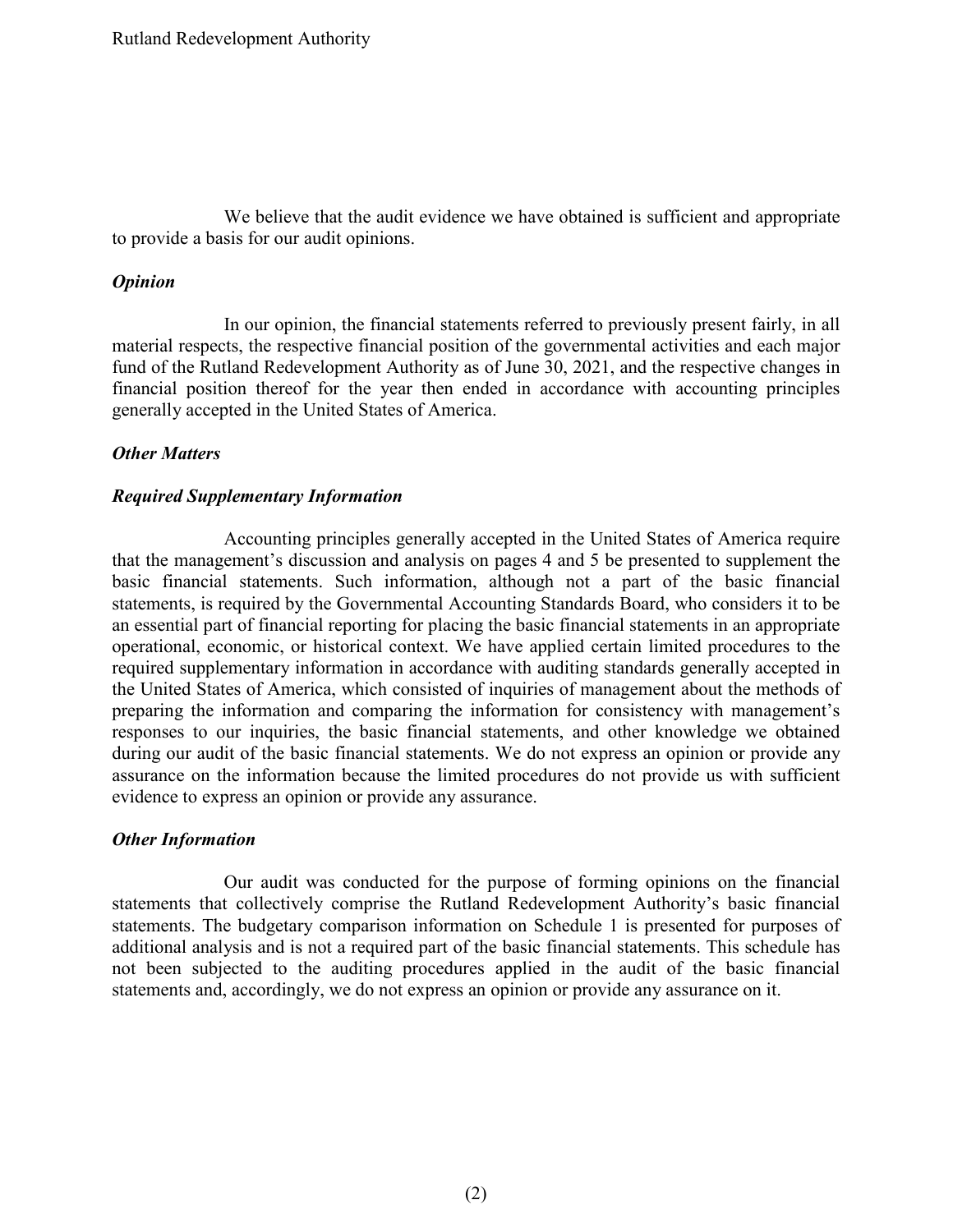Rutland Redevelopment Authority

## *Other Reporting Required by "Government Auditing Standards"*

In accordance with "Government Auditing Standards", we have also issued our report dated March 31, 2022 on our consideration of the Rutland Redevelopment Authority's internal control over financial reporting and on our tests of its compliance with certain provisions of laws, regulations, contracts and grant agreements and other matters. The purpose of that report is to describe the scope of our testing of internal control over financial reporting and compliance and the results of that testing, and not to provide an opinion on the internal control over financial reporting or on compliance. That report is an integral part of an audit performed in accordance with "Government Auditing Standards" in considering the Rutland Redevelopment Authority's internal control over financial reporting and compliance.

March 31, 2022 Montpelier, Vermont VT Lic. #92-000180

Sullivan, Powers : Company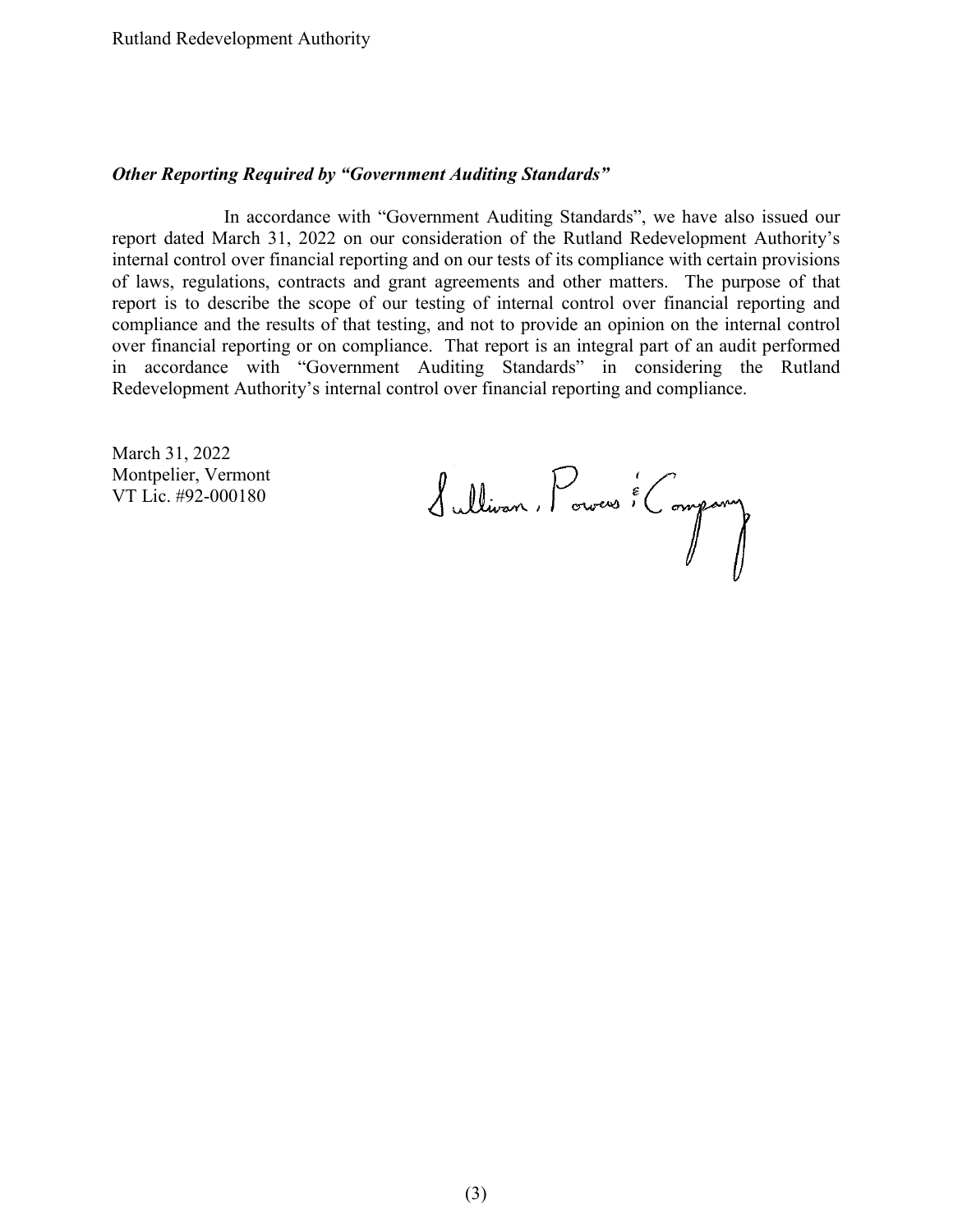#### **RUTLAND REDEVELOPMENT AUTHORITY MANAGEMENT'S DISCUSSION AND ANALYSIS FISCAL YEAR ENDED JUNE 30, 2021**

Presented here is the Management Discussion & Analysis Report for the Rutland Redevelopment Authority (hereafter, the Authority), a component unit of the City of Rutland, Vermont for the fiscal year ended June 30, 2021. Responsibility for both the accuracy of the data, and the completeness and fairness of this presentation, including all disclosures, rests with management. To the best of our knowledge and belief, the data contained herein is accurate in all material respects. This data is reported in a manner designed to fairly present the Authority's financial position. All disclosures necessary to enable the reader to gain an accurate understanding of the Authority's financial activities have been included.

#### **Overview of the Financial Statements**

The financial statements presented herein include all of the activities of the Authority using the integrated approach as prescribed by GASB Statement 34. Additionally, the Authority is shown on the City Rutland government-wide financial statements as a component unit of the City. The Authority is not shown on the fund financial statements of the City, as it is not a primary City government operation.

#### *Government-Wide Financial Statements*

The statement of net position presents information on all assets, liabilities, and deferred inflows/outflows of resources with the difference reported as net position. Over time, increases or decreases in net position may serve as a useful indicator of whether the financial position is improving or deteriorating.

The statement of activities presents information showing how the net position changed during the most recent fiscal year. All of the current year's revenue and expenses are taken into account regardless of when cash is received or paid.

#### *Fund Financial Statements*

A fund is a grouping of related accounts that is used to maintain control over resources that have been segregated for specific activities or objectives. Fund accounting is used to ensure and demonstrate compliance with finance-related legal requirements. The only fund type utilized by the Authority at this time is governmental funds.

Governmental funds are used to account for essentially the same functions reported as governmental activities in the government-wide financial statements. However; unlike the government-wide financial statements, governmental fund financial statements focus on current period inflows and outflows of spendable resources, as well as spendable resources available at the end of the fiscal year. Such information may be useful in evaluating the Authority's near-term financing requirements.

The RRA Board adopts an annual appropriation budget and sets a tax rate on the Special Benefits District properties of the City of Rutland. A budgetary comparison has been provided for the Authority using the approved budget to demonstrate compliance with the budget.

#### *Notes to the Basic Financial Statements*

The notes provide additional information that is essential to a full understanding of the data provided in the government-wide and fund financial statements.

#### **Government-Wide Financial Analysis**

Note: All assets and liabilities of the Authority are current, the government-wide financial statements and fund financial statements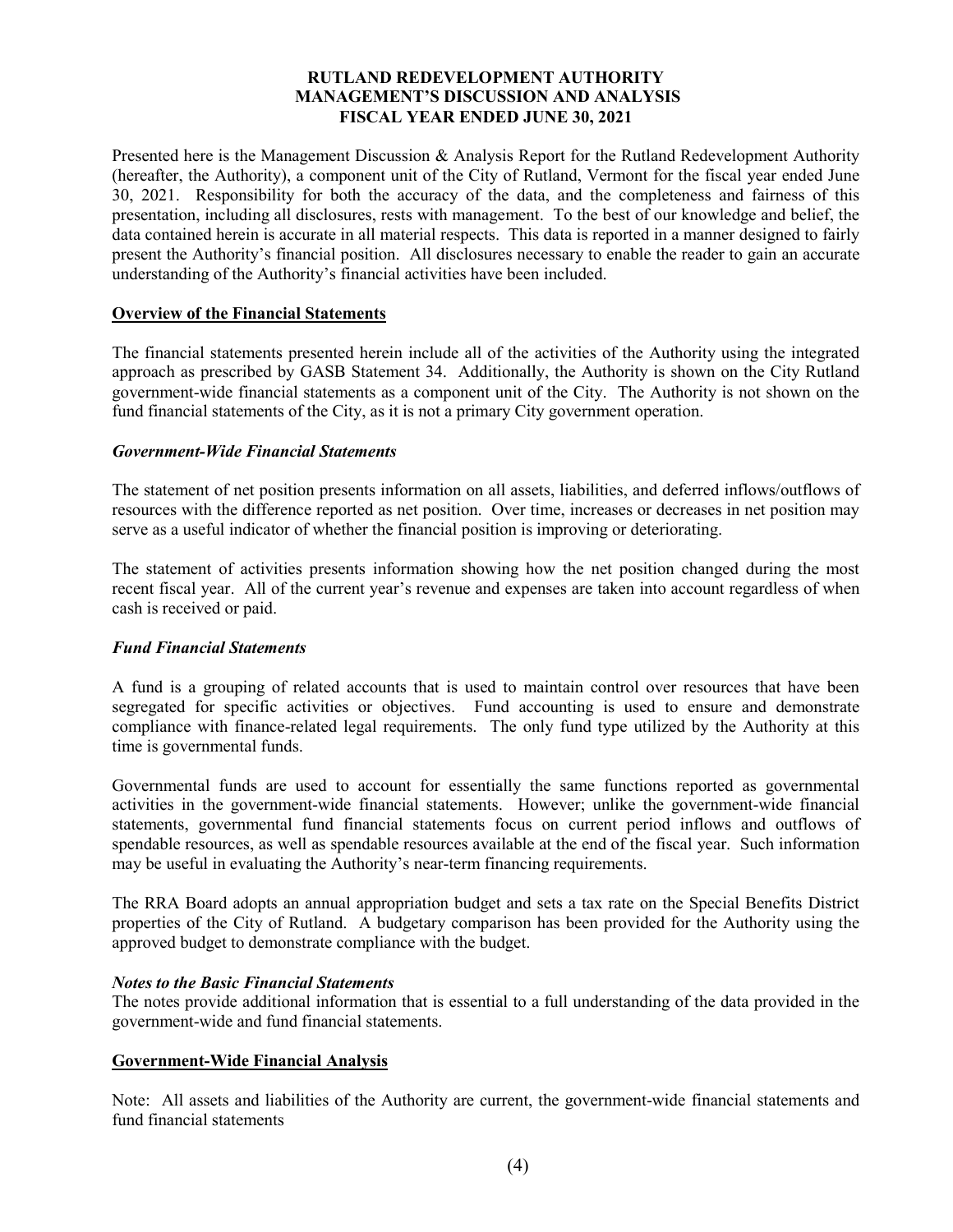Statement of Net Position – The only difference between the governmental fund balance sheet of the Authority and the government-wide statement of net position is the \$5,201 deferred inflows of resources in the governmental funds.

Statements of Activities– The only difference between the governmental fund statement of revenues, expenditures and changes in fund balance of the Authority and the government-wide Statement of Activities is the \$1,795 loan repayment treated as revenue in the governmental funds.

#### **Comparative Analysis**

The Authority experienced an increase in the net position from 2020 to 2021. This is due to fiscal year 2021 revenues for grant administration exceeded budget and overall expenses were under budget.

#### *Net Position as of June 30, 2021 and 2020 are as follows:*

|                                                                    | 2021 Total Primary<br>Government | 2020 Total Primary<br>Government |
|--------------------------------------------------------------------|----------------------------------|----------------------------------|
| <b>Current and Other Assets</b>                                    | \$<br>162,785                    | \$<br>170,387                    |
| <b>Total Assets</b>                                                | 162,785                          | 170,387                          |
| Current and Other Liabilities                                      | 76,341                           | 86,767                           |
| <b>Total Liabilities</b>                                           | 76,341                           | 86,767                           |
| Net Position:                                                      |                                  |                                  |
| Unrestricted                                                       | 86,444                           | 83,620                           |
| <b>Total Net Position</b>                                          | \$<br>86,444                     | \$<br>83,620                     |
| Statement of Activities, for the year ended June 30, 2021 and 2020 |                                  |                                  |
| <b>General Revenues:</b>                                           |                                  |                                  |
| <b>Special Benefits District</b>                                   | \$<br>278,042                    | \$<br>279,975                    |
| Charges for Services                                               | 202,965                          | 187,594                          |
| Unrestricted Investment Earnings                                   | 198                              | 536                              |
| <b>Total Revenues</b>                                              | 481,205                          | 468,105                          |
| <b>General Expenses:</b>                                           |                                  |                                  |
| General Operations                                                 | 478,381                          | 488,170                          |
| <b>Total Governmental Activities</b>                               | 478,381                          | 488,170                          |
| Change in Net Position:                                            |                                  |                                  |
| Net Position - Beginning of Year                                   | 83,620                           | 103,685                          |
| Net Position - End of Year                                         | 86,444                           | 83,620                           |
| Change in Net Position                                             | \$<br>2,824                      | \$<br>(20,065)                   |

#### **Contacting City's Financial Management**

This financial report is to provide our citizens and creditors with a general overview of the Rutland Redevelopment Authority's finances and to show accountability for the money it receives. If you have questions about this report or need to get additional information, contact the Rutland Redevelopment Authority at 802-775-2910 or its website: www.rutlandvtbusiness.com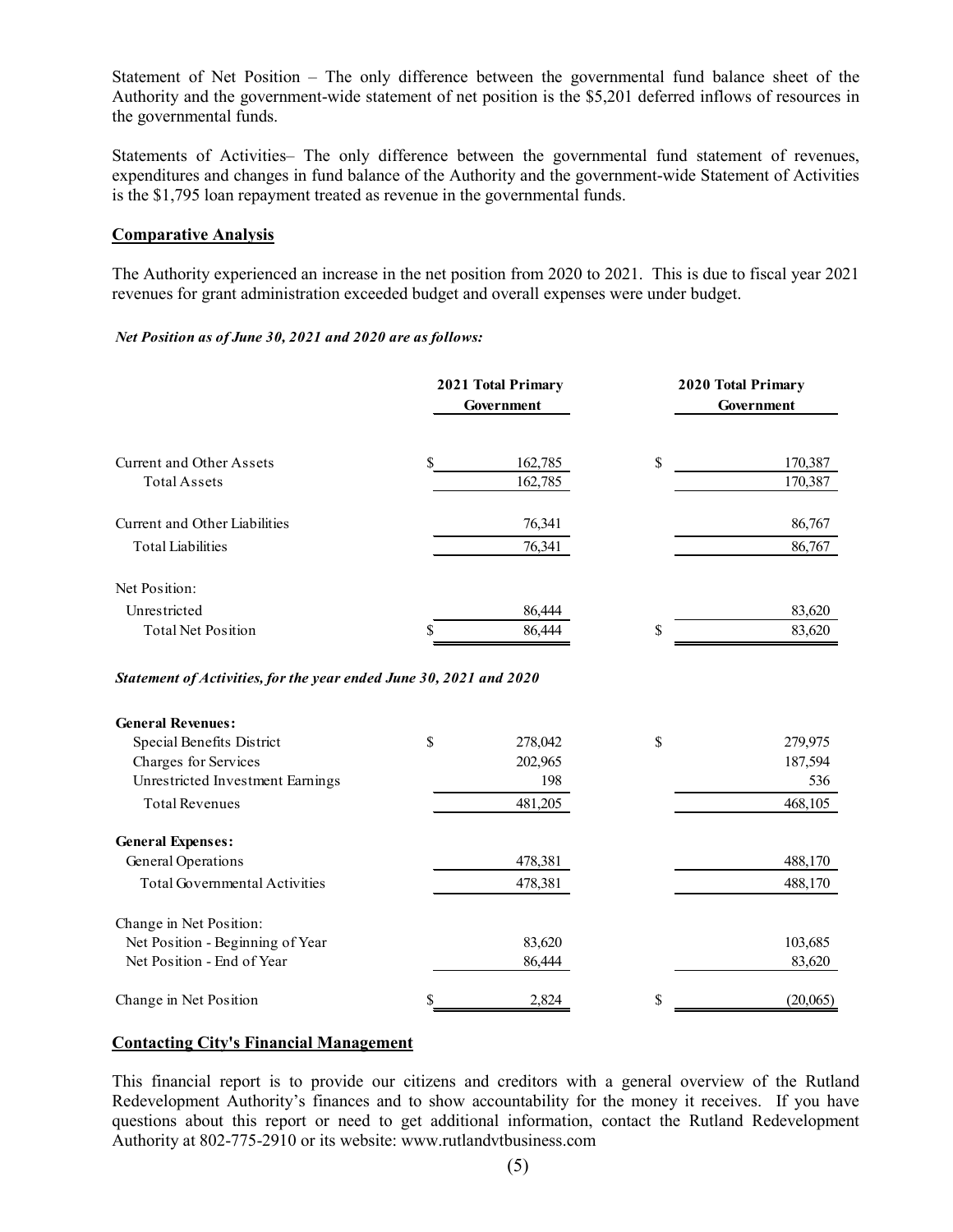# RUTLAND REDEVELOPMENT AUTHORITY STATEMENT OF NET POSITION JUNE 30, 2021

|                           | Governmental<br>Activities |
|---------------------------|----------------------------|
| <b>ASSETS</b>             |                            |
| Cash                      | \$<br>154,374              |
| Receivables               | 3,065                      |
| Loan Receivable           | 5,201                      |
| Prepaid Expenses          | 145                        |
| <b>Total Assets</b>       | 162,785                    |
| <b>LIABILITIES</b>        |                            |
| Accounts Payable          | 114                        |
| Due to City of Rutland    | 76,227                     |
| <b>Total Liabilities</b>  | 76,341                     |
| <b>NET POSITION</b>       |                            |
| Unrestricted              | 86,444                     |
| <b>Total Net Position</b> | \$<br>86,444               |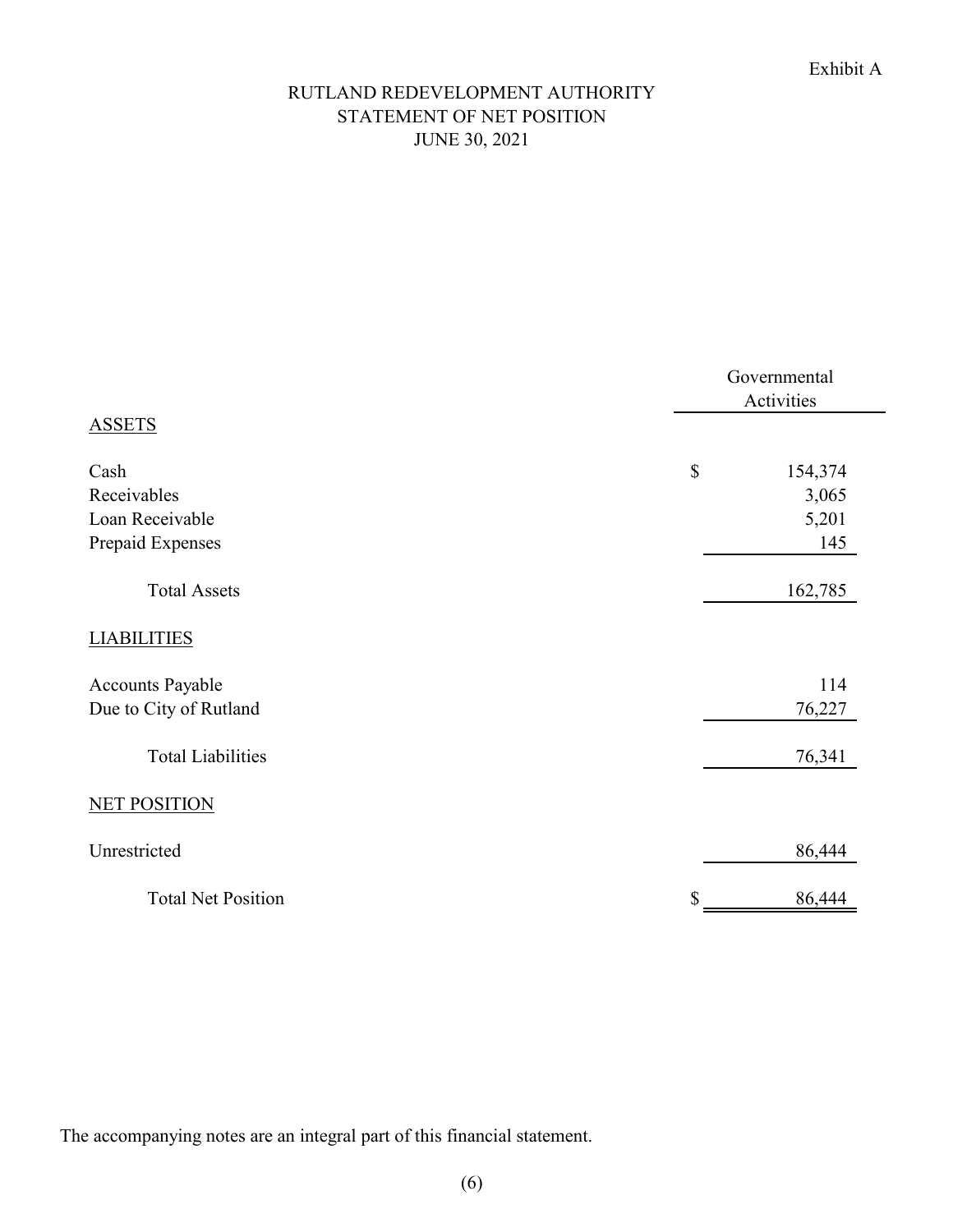#### RUTLAND REDEVELOPMENT AUTHORITY STATEMENT OF ACTIVITIES FOR THE YEAR ENDED JUNE 30, 2021

|                                                        |                                            |                                  |              | Program Revenues        |               | Net (Expense) Revenue and<br>Change in Net Position |
|--------------------------------------------------------|--------------------------------------------|----------------------------------|--------------|-------------------------|---------------|-----------------------------------------------------|
|                                                        |                                            | Expenses                         |              | Charges for<br>Services |               | Governmental<br>Activities                          |
| Functions/Programs:<br><b>Governmental Activities:</b> |                                            |                                  |              |                         |               |                                                     |
| <b>Community Development</b>                           | \$                                         | 478,381                          | $\mathbb{S}$ | 202,965                 | <sup>\$</sup> | (275, 416)                                          |
| <b>Total Primary Government</b>                        | \$                                         | 478,381                          | \$           | 202,965                 |               | (275, 416)                                          |
|                                                        | <b>General Revenues:</b><br>Property Taxes | Unrestricted Investment Earnings |              |                         |               | 278,042<br>198                                      |
|                                                        |                                            | <b>Total General Revenues</b>    |              |                         |               | 278,240                                             |
|                                                        | Change in Net Position                     |                                  |              |                         |               | 2,824                                               |
|                                                        |                                            | Net Position - July 1, 2020      |              |                         |               | 83,620                                              |
|                                                        |                                            | Net Position - June 30, 2021     |              |                         | \$            | 86,444                                              |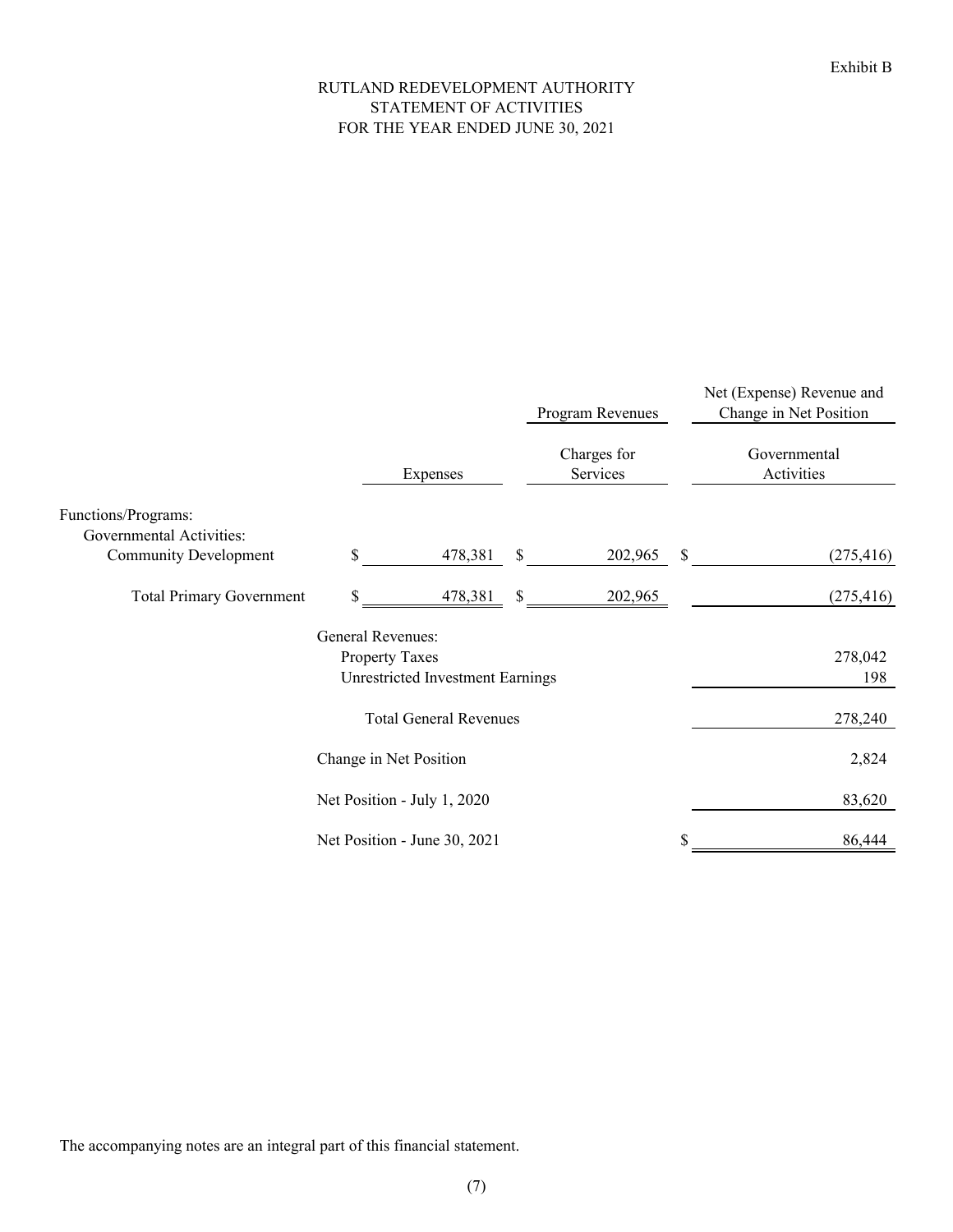## RUTLAND REDEVELOPMENT AUTHORITY BALANCE SHEET GOVERNMENTAL FUNDS JUNE 30, 2021

| <b>ASSETS</b>                                                                |             | General<br>Fund         | <b>Business Incentive</b><br>and Assistance<br>Program<br>Fund | Total                  |
|------------------------------------------------------------------------------|-------------|-------------------------|----------------------------------------------------------------|------------------------|
| Cash<br>Receivables                                                          | $\mathbb S$ | 106,645<br>3,065        | \$<br>47,729<br>$\boldsymbol{0}$                               | \$<br>154,374<br>3,065 |
| Loan Receivable<br>Prepaid Items                                             |             | $\boldsymbol{0}$<br>145 | 5,201<br>$\boldsymbol{0}$                                      | 5,201<br>145           |
| <b>Total Assets</b>                                                          | \$          | 109,855                 | \$<br>52,930                                                   | \$<br>162,785          |
| <b>LIABILITIES</b>                                                           |             |                         |                                                                |                        |
| <b>Accounts Payable</b><br>Due to City of Rutland                            | $\mathbb S$ | 114<br>26,227           | \$<br>$\mathbf{0}$<br>50,000                                   | \$<br>114<br>76,227    |
| <b>Total Liabilities</b>                                                     |             | 26,341                  | 50,000                                                         | 76,341                 |
| DEFERRED INFLOWS OF RESOURCES                                                |             |                         |                                                                |                        |
| Unavailable Loan Receivable                                                  |             | $\overline{0}$          | 5,201                                                          | 5,201                  |
| <b>Total Deferred Inflows of Resources</b>                                   |             | $\overline{0}$          | 5,201                                                          | 5,201                  |
| <b>FUND BALANCES</b>                                                         |             |                         |                                                                |                        |
| Nonspendable<br>Assigned<br>Unassigned/(Deficit)                             |             | 145<br>76,115<br>7,254  | $\boldsymbol{0}$<br>$\theta$<br>(2,271)                        | 145<br>76,115<br>4,983 |
| Total Fund Balances/(Deficit)                                                |             | 83,514                  | (2,271)                                                        | 81,243                 |
| Total Liabilities, Deferred Inflows of<br><b>Resources and Fund Balances</b> | \$          | 109,855                 | \$<br>52,930                                                   |                        |

Amounts Reported for Governmental Activities in the Statement of Net Position are Different Because:

Other Assets are not Available to Pay for Current-Period Expenditures, and, Therefore, are Deferred in the Funds. 5,201

Net Position of Governmental Activities  $\frac{$8,6,444}{2}$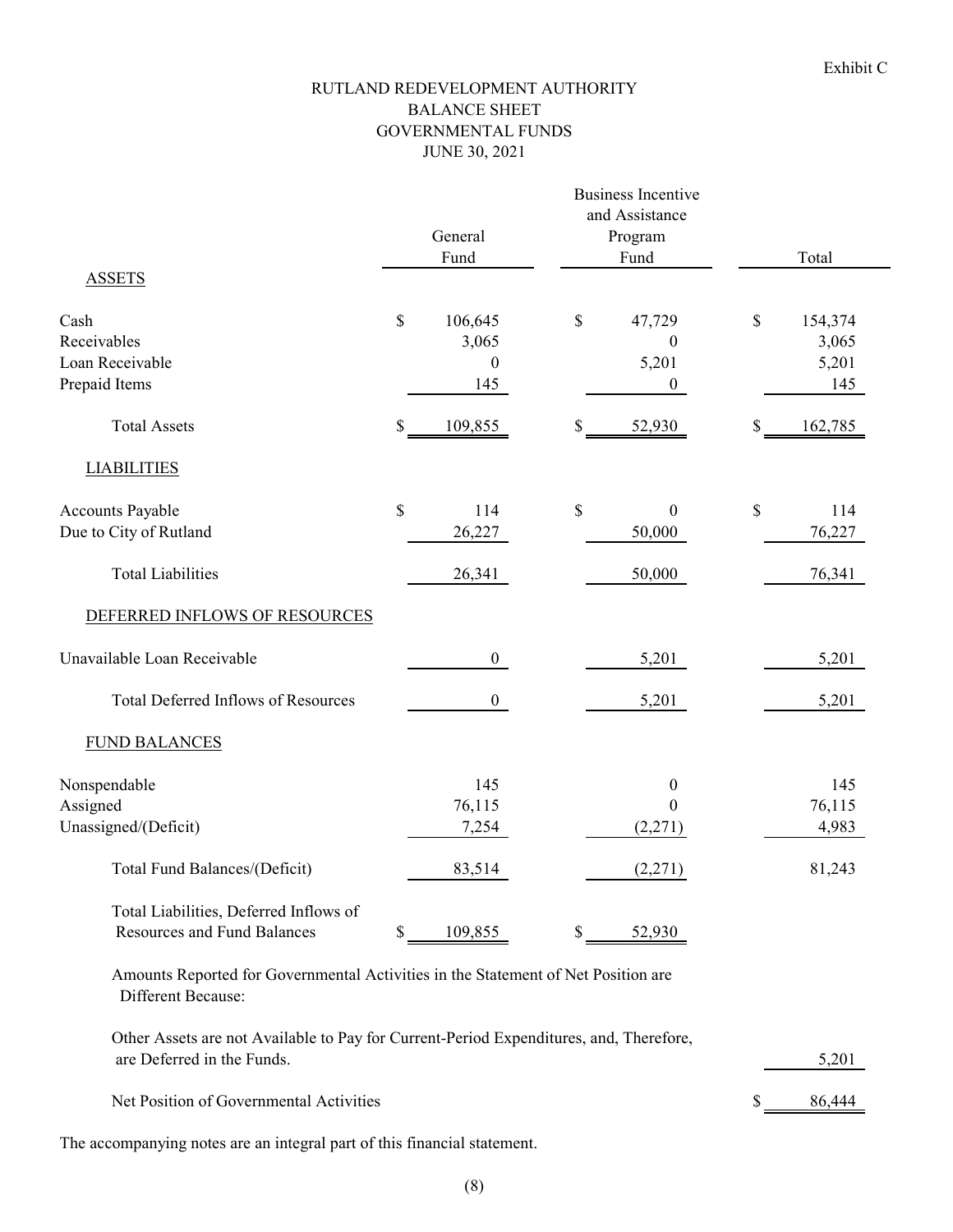# RUTLAND REDEVELOPMENT AUTHORITY FOR THE YEAR ENDED JUNE 30, 2021 GOVERNMENTAL FUNDS STATEMENT OF REVENUES, EXPENDITURES AND CHANGES IN FUND BALANCES

|                                                                                                                      |                  | <b>Business Incentive</b><br>and Assistance |               |
|----------------------------------------------------------------------------------------------------------------------|------------------|---------------------------------------------|---------------|
|                                                                                                                      | General          | Program                                     |               |
|                                                                                                                      | Fund             | Fund                                        | Total         |
| Revenues:                                                                                                            |                  |                                             |               |
| <b>Property Taxes</b>                                                                                                | \$<br>278,042    | \$<br>$\boldsymbol{0}$                      | \$<br>278,042 |
| <b>Charges for Services</b>                                                                                          | 202,828          | $\theta$                                    | 202,828       |
| Loan Repayments                                                                                                      | $\boldsymbol{0}$ | 1,795                                       | 1,795         |
| Loan Interest Income                                                                                                 | $\boldsymbol{0}$ | 137                                         | 137           |
| Investment Income                                                                                                    | 22               | 176                                         | 198           |
| <b>Total Revenues</b>                                                                                                | 480,892          | 2,108                                       | 483,000       |
| Expenditures:                                                                                                        |                  |                                             |               |
| <b>Community Development</b>                                                                                         | 478,381          | $\overline{0}$                              | 478,381       |
| <b>Total Expenditures</b>                                                                                            | 478,381          | $\boldsymbol{0}$                            | 478,381       |
| Net Change in Fund Balances                                                                                          | 2,511            | 2,108                                       | 4,619         |
| Fund Balances/(Deficit) - July 1, 2020                                                                               | 81,003           | (4,379)                                     | 76,624        |
| Fund Balances/(Deficit) - June 30, 2021                                                                              | \$<br>83,514     | \$<br>(2,271)                               | \$<br>81,243  |
| Amounts Reported for Governmental Activities in the Statement of Activities are<br>Different Because:                |                  |                                             |               |
| Net Change in Fund Balances                                                                                          |                  |                                             | \$<br>4,619   |
| The Repayment of the Principal of the Loan Receivable Provides Current Financial<br>Resources to Governmental Funds. |                  |                                             | (1,795)       |
| Change in Net Position of Governmental Activities                                                                    |                  |                                             | \$<br>2,824   |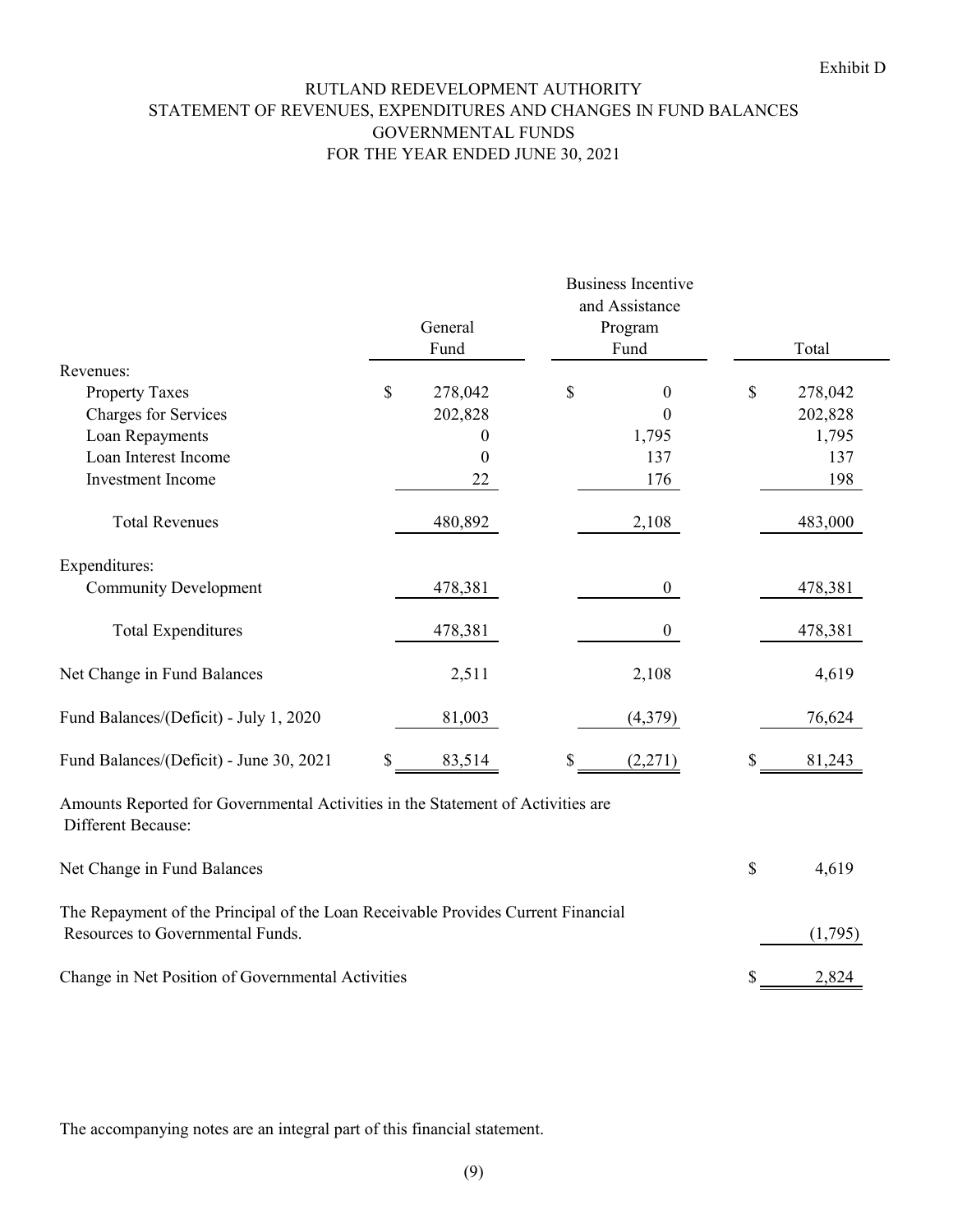The Rutland Redevelopment Authority, (herein the "Authority") is a special-purpose municipal corporation formed in 1989 to promote economic opportunity and planning within the City of Rutland, Vermont.

# **I. SUMMARY OF SIGNIFICANT ACCOUNTING POLICIES**

The accounting policies adopted by the Rutland Redevelopment Authority (the "Authority") conform to generally accepted accounting principles (GAAP) as applicable to governmental entities. The Governmental Accounting Standards Board (GASB) is the accepted standard-setting body for establishing accounting and financial reporting principles. The following is a summary of the more significant accounting policies employed in the preparation of these financial statements.

# **A. The Financial Reporting Entity**

This report includes all of the activity of the Rutland Redevelopment Authority. The financial reporting entity consists of the primary government; organizations for which the primary government is financially accountable; and other organizations for which the nature and significance of their relationship with the primary government are such that their exclusion would cause the reporting entity's financial statements to be misleading or incomplete. Component units are legally separate organizations for which the elected officials of the primary government are financially accountable. The primary government is financially accountable if it appoints a voting majority of the organization's governing body and it is able to impose its will on that organization or there is a potential for the organization to provide specific financial benefits to, or impose specific financial burdens on the primary government. The primary government is financially accountable if an organization is fiscally dependent on and there is a potential for the organization to provide specific financial benefits to, or impose specific financial burdens on the primary government regardless of whether the organization has a separately elected governing board; a governing board appointed by a higher level of government; or a jointly appointed board. Based on these criteria, there are no other entities that should be combined with the financial statements of the Authority.

The Authority is a separate legal entity governed by a Board of Commissioners appointed by the City Mayor and Board of Aldermen. The Board of Commissioners has the authority to adopt, administer, and enforce ordinances relating to the power of eminent domain with the approval of the City's Board of Aldermen. It also has the primary accountability for its fiscal matters.

# **B. Basis of Presentation**

The accounts of the Authority are organized and operated on the basis of fund accounting. A fund is an independent fiscal and accounting entity with a separate set of self-balancing accounts which comprise its assets, deferred outflows of resources, liabilities, deferred inflows of resources, fund equity, revenues, and expenditures or expenses, as appropriate. Government resources are allocated to and accounted for in individual funds based upon the purposes for which they are spent and the means by which spending activities are controlled.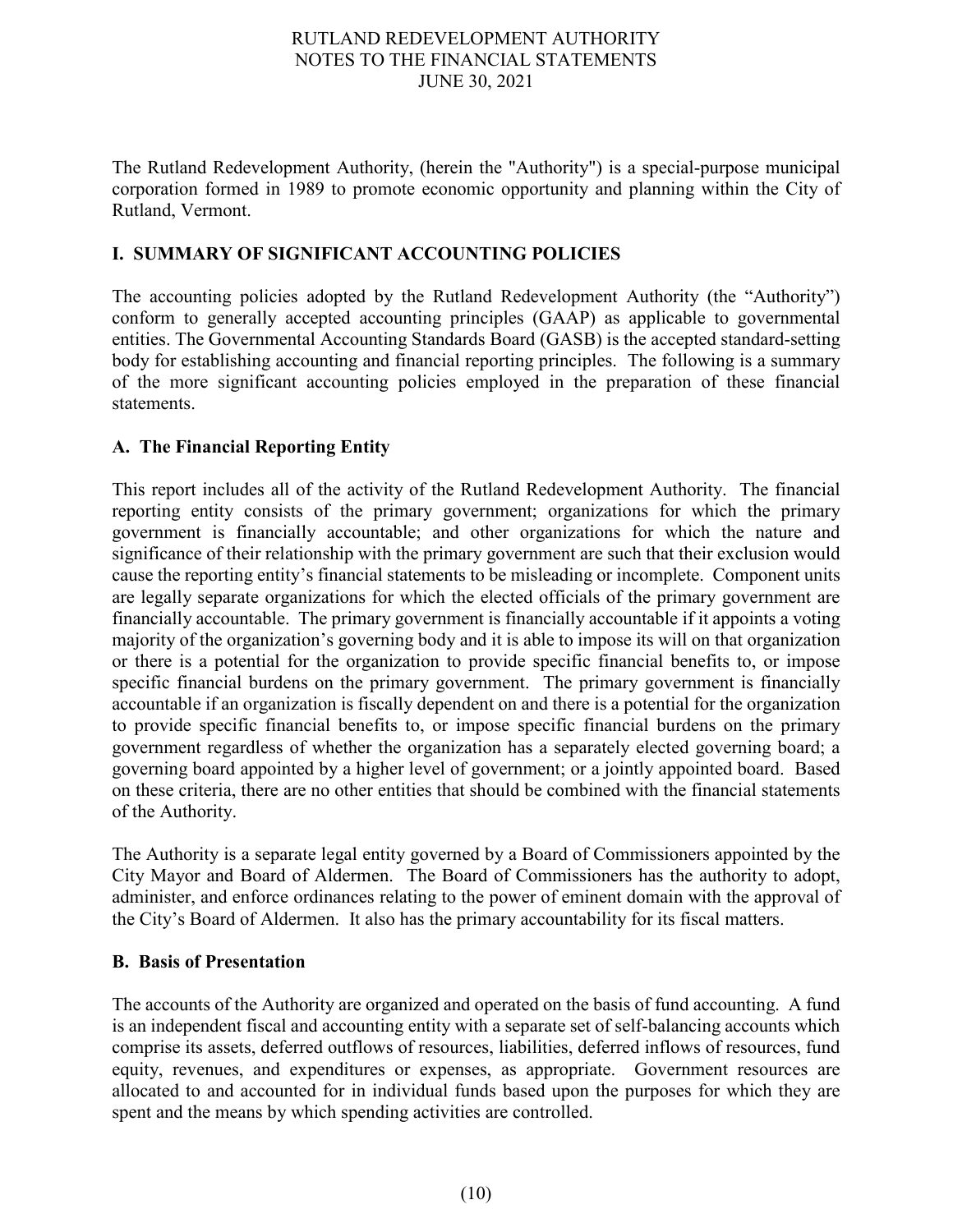The basic financial statements of the Authority include both government-wide statements and fund financial statements. The focus of the government-wide statements is on reporting the operating results and financial position of the Authority as a whole and present a long-term view of the Authority's finances. The focus of the fund financial statements is on reporting on the operating results and financial position of the most significant funds of the Authority and present a shorterterm view of how operations were financed and what remains available for future spending.

The Authority's government-wide financial statements include a statement of net position and a statement of activities. These statements present summaries of governmental activities of the Authority. Governmental activities generally are financed through taxes, intergovernmental revenues and other nonexchange transactions.

The statement of activities presents a comparison between direct expenses and program revenues for each function of the Authority's governmental activities. Direct expenses are those that are specifically associated with a program or function and, therefore, are clearly identifiable to a particular program or function. Program revenues include (a) charges paid by the recipients of goods or services offered by the programs and (b) grants and contributions that are restricted to meeting the operational or capital requirements of a particular program. Revenues that are not classified as program revenues, including all taxes, are presented as general revenues.

The fund financial statements provide information about the Authority's funds. The emphasis of fund financial statements is on major governmental funds, each displayed in a separate column.

The Authority reports on the following major governmental funds:

- General Fund This is the Authority's main operating fund. It accounts for all financial resources of the Authority except those accounted for in another fund.
- Business Incentive and Assistance Program Fund This fund accounts for the Authority's revolving loans to businesses seeking to start or grow in the City of Rutland, Vermont.

# **C. Measurement Focus**

The accounting and financial reporting treatment applied to a fund is determined by its measurement focus. Government-wide financial statements are reported using the economic resources measurement focus. This means that all assets, deferred outflows of resources, liabilities and deferred inflows of resources associated with the operation of these funds (whether current or noncurrent) are included on the balance sheet (or statement of net position). Equity (i.e., total net position) is segregated into net investment in capital assets; restricted net position; and unrestricted net position. Operating statements present increases (i.e., revenues) and decreases (i.e., expenses) in total net position.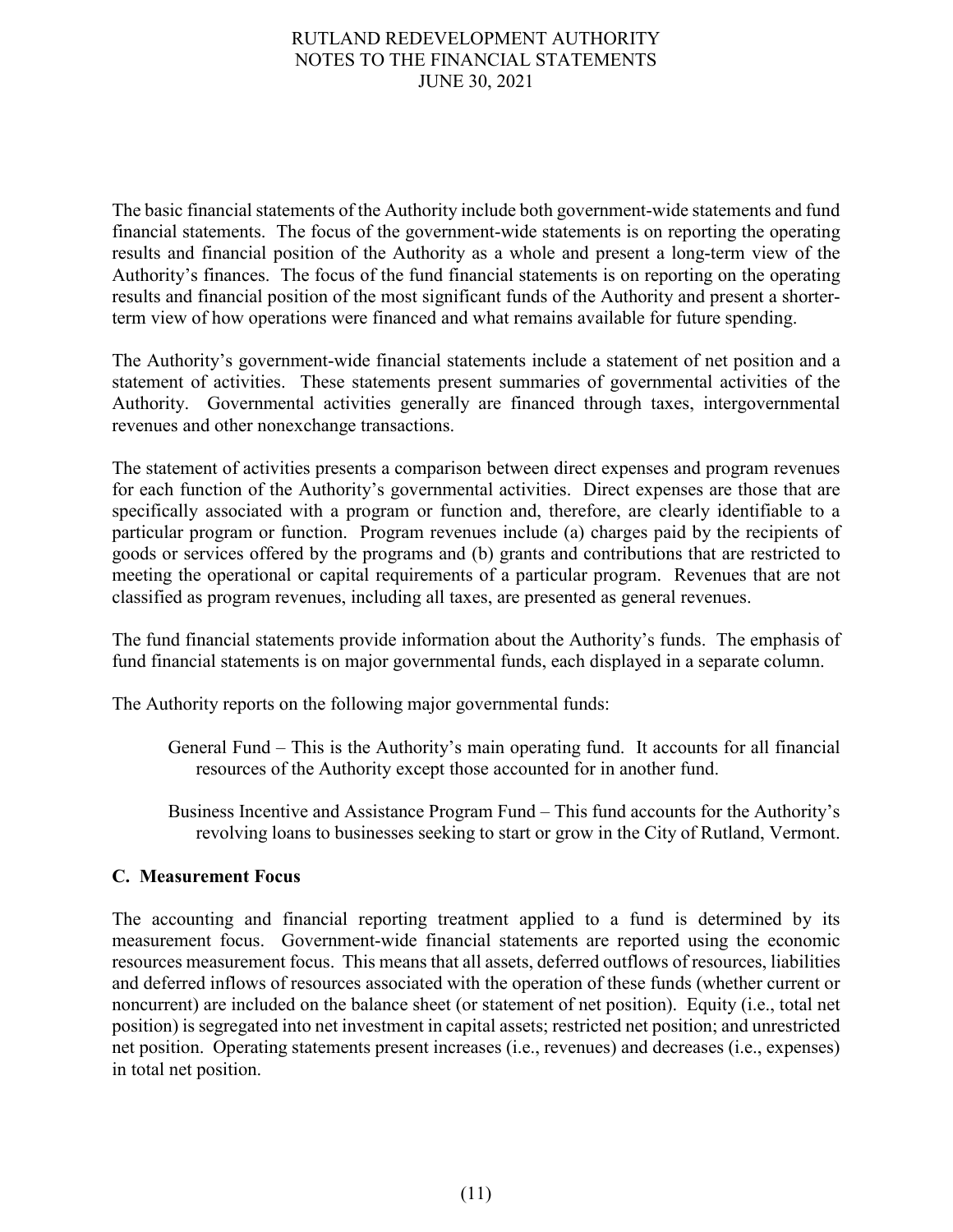Governmental fund financial statements are reported using the current financial resources measurement focus. This means that only current assets, deferred outflows of resources, current liabilities and deferred inflows of resources are generally reported on their balance sheets. Their reported fund balances (net current position) are considered a measure of available spendable resources, and are segregated into nonspendable; restricted; committed; assigned and unassigned amounts. Operating statements of these funds present increases (i.e., revenues and other financing sources) and decreases (i.e., expenditures and other financing uses) in net current position. Accordingly, they are said to present a summary of sources and uses of available spendable resources during a period.

## **D. Basis of Accounting**

Basis of accounting refers to when revenues and expenditures or expenses are recognized in the accounts and reported in the financial statements. Basis of accounting relates to the timing of the measurements made, regardless of the measurement focus applied.

The government-wide financial statements are reported using the accrual basis of accounting. Revenues are recorded when earned and expenses are recorded at the time the liabilities are incurred, regardless of when the related cash flow takes place. Nonexchange transactions, in which the Authority gives (or receives) value without directly receiving (or giving) equal value in exchange, include property taxes, grants, entitlements, and donations. On the accrual basis, revenue from property taxes is recognized in the fiscal year for which the taxes are levied. Revenue from grants, entitlements, and donations is recognized in the fiscal year in which all eligibility requirements have been satisfied.

Governmental funds are reported using the modified accrual basis of accounting. Under this method, revenues are recognized when measurable and available. "Measurable" means the amount of the transaction can be determined, and "available" means the amount is collectible within the current period or soon enough thereafter to be used to pay liabilities of the current period. The Authority considers all revenues reported in governmental funds to be available if the revenues are collected within sixty (60) days after year-end. Expenditures are recorded when the related fund liability is incurred, except for principal and interest on general long-term debt, certain compensated absences and other long-term liabilities which are recognized when the obligations are expected to be liquidated or are funded with expendable available financial resources.

Under the terms of grant agreements, the Authority funds certain programs by a combination of specific cost-reimbursement grants and general revenues. Thus, when program expenses are incurred, there are both restricted and unrestricted net position available to finance the program. It is the Authority's policy to first apply cost-reimbursement grant resources to such programs, followed by general revenues. Expenditure driven grants are recognized as revenue when the qualifying expenditures have been incurred and other grant requirements have been met.

Recognition of revenues on funds received in connection with loan programs are recognized when loans are awarded and expenses incurred in excess of current grants and program income. An offsetting deferred inflows of resources is recognized for all loans receivable. Loan repayment revenue is recognized as the loans are repaid.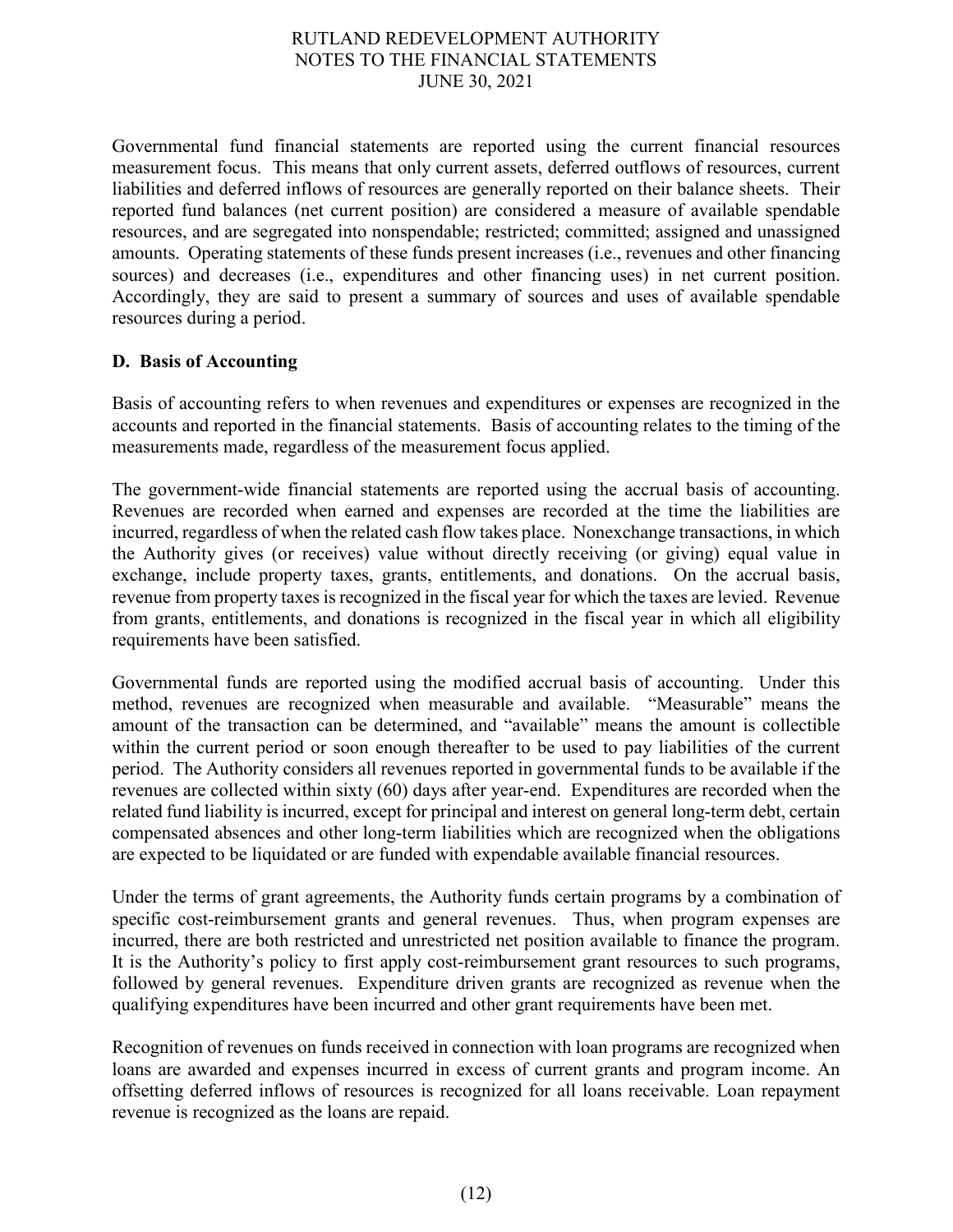## **E. Use of Estimates**

The presentation of financial statements in conformity with generally accepted accounting principles requires management to make estimates and assumptions that affect the reported amounts of assets, deferred outflows and inflows of resources and liabilities and disclosure of contingent assets and liabilities at the date of the financial statements and the reported amounts of revenues and expenses during the reporting period. Actual results could differ from those estimates.

# **F. Assets, Liabilities, Deferred Outflows/Inflows of Resources and Equity**

## **1. Cash**

Cash balances of the Authority's funds are deposited with and invested by the City Treasurer. The Authority considers all short-term investments of ninety (90) days or less to be cash equivalents.

Excess cash of individual funds are shown as due from other funds and excess withdrawals are shown as due to other funds.

## **2. Receivables**

Receivables are shown net of an allowance for uncollectible accounts for the estimated losses that will be incurred in the collection of the receivables. The estimated losses are based on the judgment of management and a review of the current status of existing receivables.

## **3. Due from/to Other Funds**

Activity between funds that are representative of lending/borrowing arrangements that are outstanding at the end of the fiscal year are referred to as "advances from/to other funds". All other outstanding balances between funds are reported as "due from/to other funds."

## **4. Prepaid Expenses/Items**

Certain payments to vendors reflect costs that are applicable to future accounting periods and are recorded as prepaid expenses/items.

Reported prepaid items of governmental funds in the fund financial statements are offset by a nonspendable fund balance as they are not in spendable form.

## **5. Deferred Outflows/Inflows of Resources**

In addition to assets, the statement of financial position will sometimes report a separate section for deferred outflows of resources. This separate financial statements element, "deferred outflows of resources", represents a consumption of net position that applies to a future period(s) and so will not be recognized as an outflow of resources (expense/expenditures) until then. These amounts are deferred and recognized as an outflow of resources in the future periods to which the outflows are related.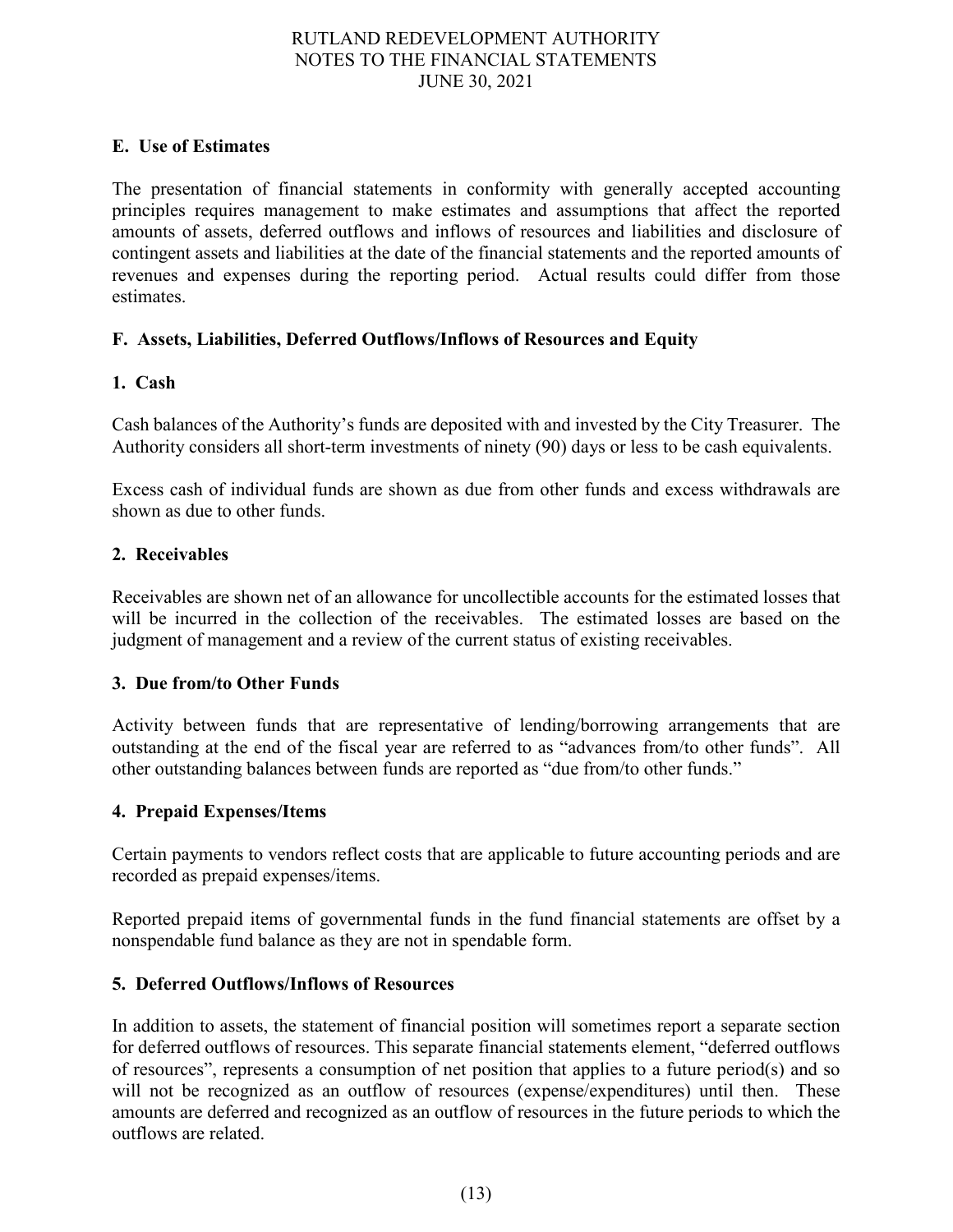In addition to liabilities, the statement of financial position will sometimes report a separate section for deferred inflows of resources. This separate financial statement element, "deferred inflows of resources", represents an acquisition of net position that applies to a future period(s) and so will not be recognized as an inflow of resources (revenue) until that time. These amounts are deferred and recognized as an inflow of resources in the future periods to which the inflows are related or when the amounts become available.

# **6. Fund Equity**

Fund equity is classified based upon any restrictions that have been placed on those balances or any tentative plans management may have made for those balances. Restrictions of net position in the government-wide financial statement represent amounts that cannot be appropriated or are legally restricted for a specific purpose by a grant, contract or other binding agreement. Fund balances of governmental fund financial statements are classified as nonspendable (not in spendable form or legally required to remain intact); restricted (constraints on the use of resources are either externally imposed by creditors, grantors, or donors, or imposed by law through enabling legislation); committed (constraints on the use of resources are imposed by formal action of the Board of Commissioners); assigned (reflecting the Board of Commissioner's intended use of the resources); and unassigned.

# **II. EXPLANATION OF DIFFERENCES BETWEEN GOVERNMENTAL FUND AND GOVERNMENT-WIDE STATEMENTS**

Governmental fund financial statements are presented using the current financial resources measurement focus and the modified accrual basis of accounting, whereas government-wide financial statements are presented using the economic resources measurement focus and the accrual basis of accounting. These differences in the measurement focus and basis of accounting lead to differences between the governmental fund financial statements and the government-wide financial statements as follows:

Long-term revenue differences arise because governmental funds report revenues only when they are considered "available", whereas government-wide statements report revenues when they are earned. Long-term expense differences arise because governmental funds report expenditures (including interest) using the modified accrual basis of accounting, whereas government-wide statements report expenses using the accrual basis of accounting.

Loans receivable differences arise because governmental funds report the issuance of loans receivable as expenditures and repayments of loans receivable as revenues, whereas governmentwide statements report those transactions as increases and decreases in assets, respectively.

# **III. STEWARDSHIP, COMPLIANCE AND ACCOUNTABILITY**

# **A. Budgetary Information**

The Authority develops an annual budget, approved by the Board of Commissioners, which is used to set the special benefit assessment tax rate. The tax is levied on applicable properties within the special assessment district. The assessment can be no more than twenty percent (20%) of the City property tax levied.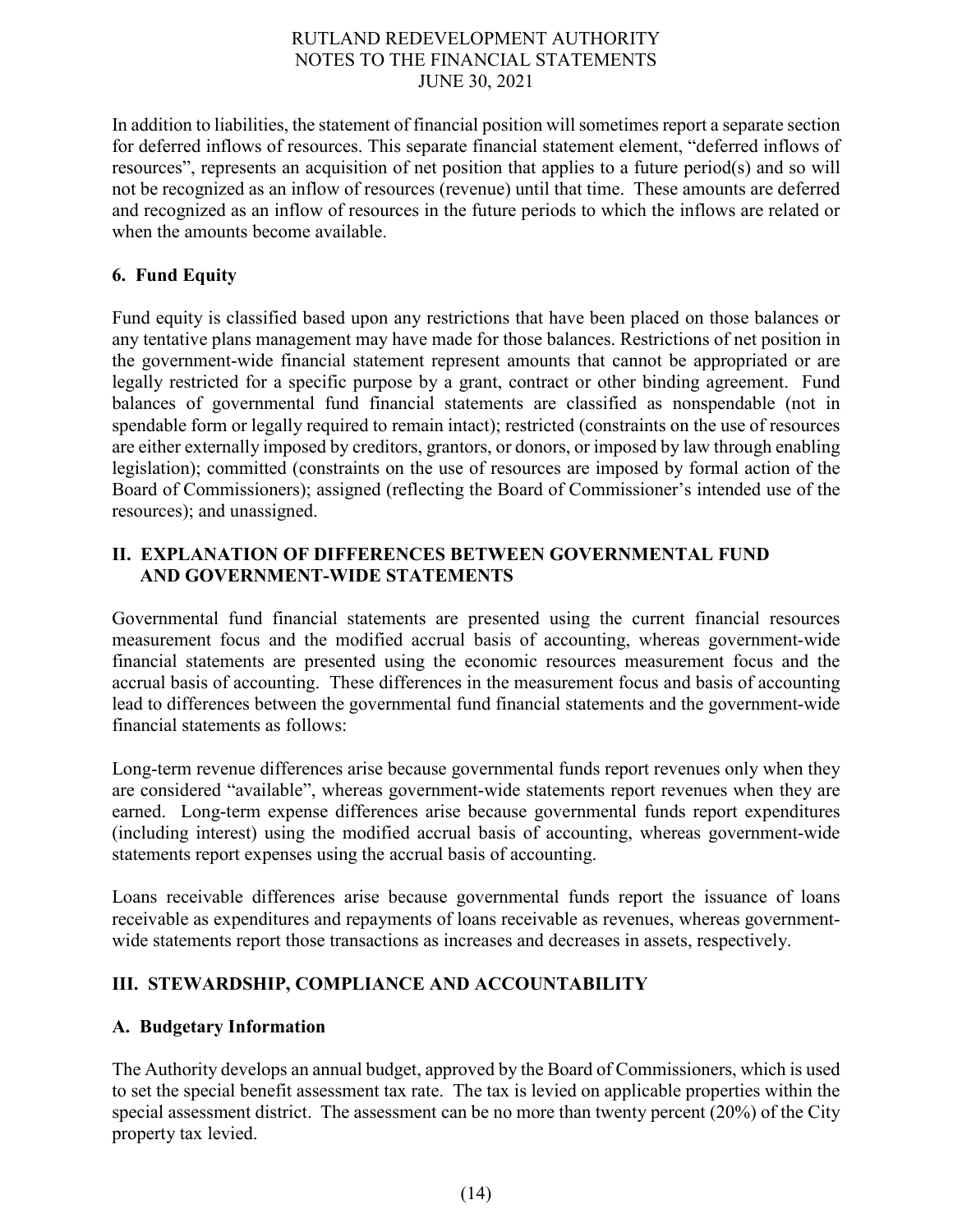## **IV. DETAILED NOTES ON ALL FUNDS**

## **A. Cash**

The Authority's cash as of June 30, 2021 consisted of the following:

Cash:

Deposits with Financial Institutions  $$154,374$ 

## **Custodial Credit Risk**

Custodial credit risk for deposits is the risk that, in the event of the failure of a depository financial institution, a government will not be able to recover its deposits or will not be able to recover collateral securities that are in the possession of an outside party. The custodial credit risk for investments is the risk that, in the event of failure of the counter-party (e.g. broker-dealer) to a transaction, a government will not be able to recover the value of its investments or collateral securities that are in possession of another party. The Authority does not have any policy to limit the exposure to custodial credit risk. The following table shows the custodial credit risk of the Authority's cash.

|                 | <b>Book</b> | <b>Bank</b> |
|-----------------|-------------|-------------|
|                 | Balance     | Balance     |
| Insured by FDIC | \$154,374   | \$154,374   |

## **Interest Rate Risk**

Interest rate risk is the risk that changes in market interest rates will adversely affect the fair value of an investment. Generally, the longer the maturity of an investment, the greater the sensitivity of its fair value to changes in market interest rates. The Authority does not have any policy to limit its exposure to interest rate risk. The Authority has no investments subject to interest rate risk.

## **Credit Risk**

Generally, credit risk that is the risk an issuer of an investment will not fulfill its obligation to the holder of the investment. This is measured by the assignment of a rating by a nationally recognized statistical rating organization. These organizations look at a number of factors in order to evaluate the risk of an obligation and rate the risk. The rating allows the investor to make informed buying and selling decisions. The Authority does not have any policy to limit the exposure to credit risk. The Authority has no investments subject to credit risk.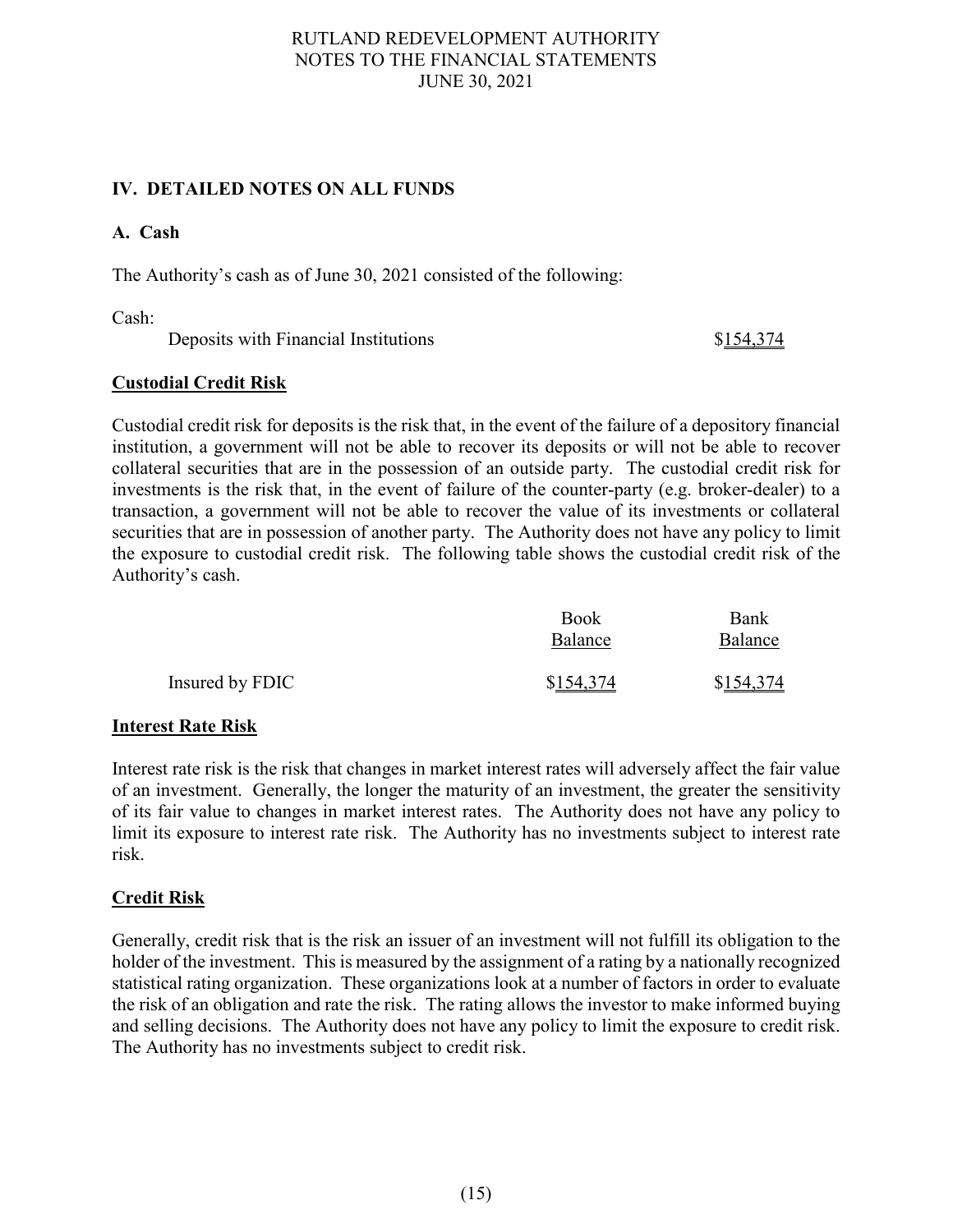# **Concentration of Credit Risk**

Concentration of credit risk is the risk that a large percentage of the Authority's investments are held within one security. The Authority does not have any limitations on the amount that can be invested in any one issuer. The Authority has no investments subject to concentration of credit risk.

# **B. Receivables**

The Authority had \$3,065 of miscellaneous receivables as of June 30, 2021.

# **C. Loan Receivable**

The Authority had the following loan receivable as of June 30, 2021:

Loan Receivable, Business Incentive Loan through the Heritage Family Federal Credit Union, Due in Seventy-Two (72) Payments of \$644 Including Interest at Five Percent (5%), Secured by Business Assets of the Company. This Amount Represents Twenty-five (25%) of the Loan Receivable Allocated to the Authority from the Heritage Family Federal Credit Union \$5,201

## **D. Deferred Inflows of Resources**

Deferred inflows of resources in the Business Incentive and Assistance Program Fund consists of \$5,201 of a loan receivable as this would not be available to liquidate current liabilities.

# **E. Fund Balances/Net Position**

GASB Statement No. 34, as amended by GASB Statement No. 54, requires fund balances reported on the governmental fund balance sheet to be classified using a hierarchy based primarily on the extent to which a government is bound to honor constraints on the specific purposes for which amounts in those funds can be spent.

Governmental fund balances are to be classified as: nonspendable (not in spendable form or legally required to remain intact); restricted (constraints on the use of resources are either externally imposed by creditors, grantors or donors, or imposed by law through enabling legislation); committed (constraints on the use of resources are imposed by formal action of the Board of Commissioners); assigned (reflecting the Board of Commissioner's intended use of the resources); and unassigned.

Special revenue funds are created only to report a revenue source (or sources) that is restricted or committed to a specified purpose, and that the revenue source should constitute a substantial portion of the resources reported in that fund. Special revenue funds cannot be used to accumulate funds that are not restricted or committed. These amounts will have to be reflected in the General Fund.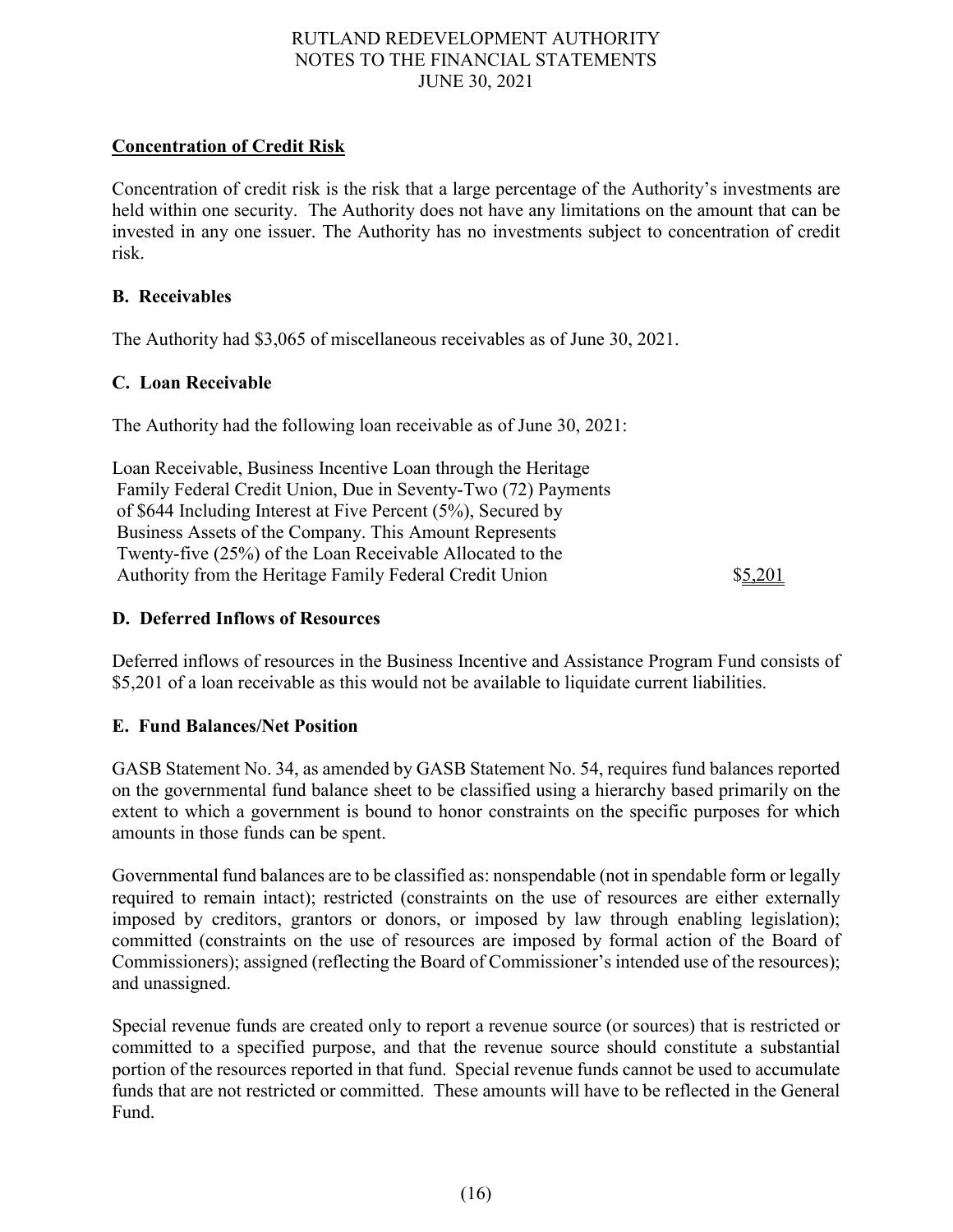Amounts constrained to stabilization (rainy-day funds) will be reported as restricted or committed fund balance in the General Fund if they meet the other criteria for those classifications. However, stabilization is regarded as a specified purpose only if the circumstances or conditions that signal the need for stabilization (a) are identified in sufficient detail and (b) are not expected to occur routinely. The Authority does not have any stabilization arrangements.

Some governments create stabilization-like arrangements by establishing formal minimum fund balance policies. The Authority does not have any minimum fund balance polices.

When expenditures are incurred for purposes for which both restricted and unrestricted amounts are available, it is the Authority's policy to first consider restricted amounts to have been spent, followed by committed, assigned, and finally unassigned amounts.

The purpose for each major special revenue fund, including which specific revenues and other resources are authorized to be reported in each, are described in the following section.

The fund balance in the following fund is nonspendable as follows:

## Major Fund

| General Fund:                                                  |          |
|----------------------------------------------------------------|----------|
| Nonspendable Prepaid Items                                     | \$145    |
| <b>Total Nonspendable Fund Balances</b>                        | \$145    |
| The fund balance in the following fund is assigned as follows: |          |
| Major Funds                                                    |          |
| General Fund:                                                  |          |
| Assigned for Capital Projects                                  | \$7,930  |
| Assigned for Business Development                              | 19,481   |
| Assigned for Administration                                    | 38,704   |
| Assigned for DTF Wayfinding Project                            | 10,000   |
| <b>Total Assigned Fund Balances</b>                            | \$76,115 |

The unassigned deficit of \$2,271 in the Business Incentive and Assistance Program Fund will be funded with the collection of the loan receivable.

# **V. OTHER INFORMATION**

# **A. Benefit Plan**

The Authority established an employer-funded retirement plan where the Authority contributes \$2,000 per year, per employee, on a quarterly basis to the employees' Individual Retirement Account (IRA). Total retirement expense for the year ended June 30, 2021 was \$4,000.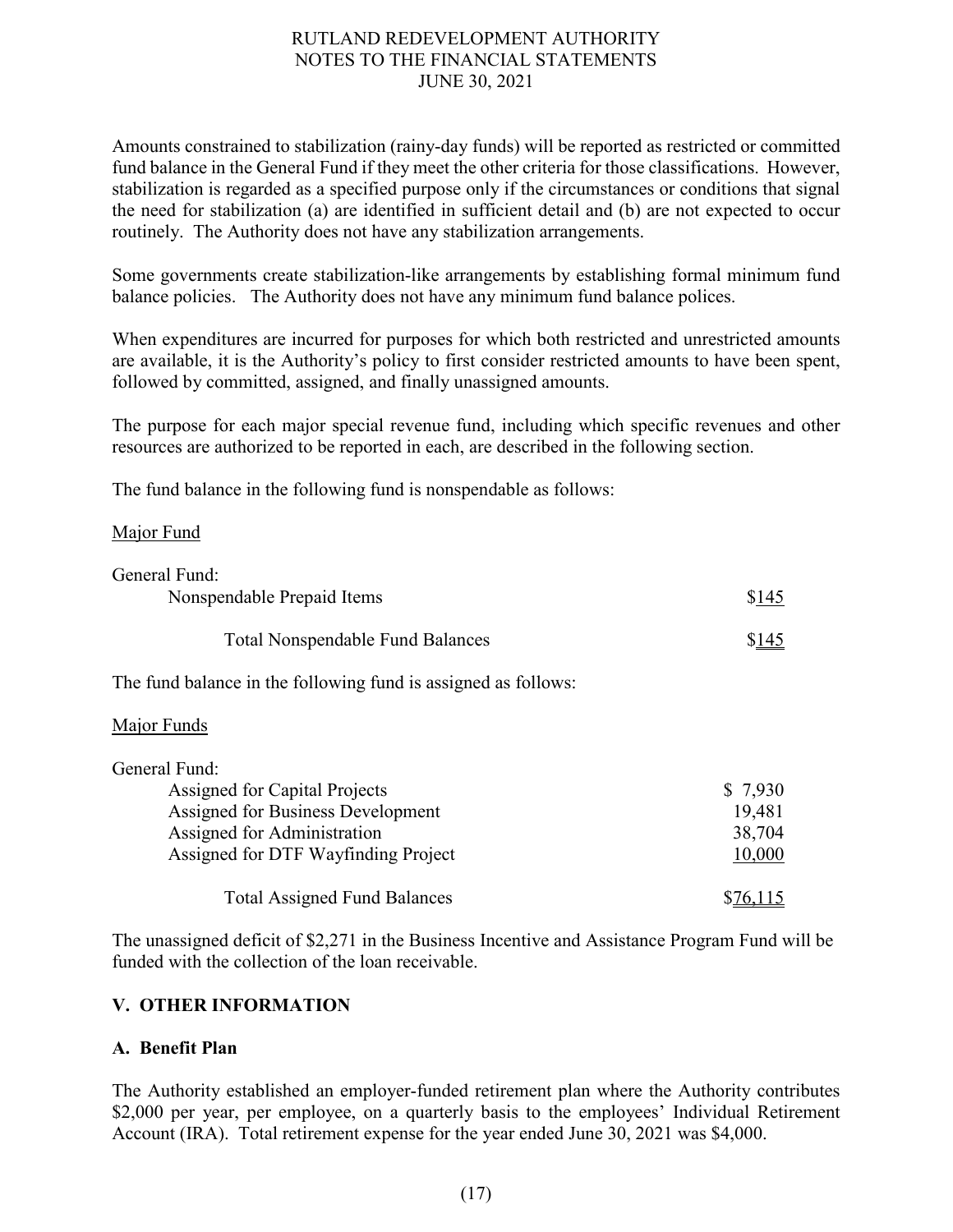# **B. Property Taxes**

Property taxes are collected four (4) times per year. During the year ended June 30, 2021, taxes became due and payable on August 31, 2020, November 15, 2020, February 15, 2021 and May 15, 2021. The City of Rutland, Vermont bills and collects its own property taxes and also for the Rutland Redevelopment Authority. The City remits the billings for the Authority's tax assessment at the beginning of the fiscal year. Tax revenues are recognized in the fiscal year for which the taxes are levied. For the fiscal year ended June 30, 2021, the tax rate for the Authority was \$0.5192 per \$100 of assessed valuation.

# **C. Risk Management**

The Authority is exposed to various risks of loss related to torts; theft of, damage to, and destruction of assets; errors and omissions; injuries to employees; and natural disasters. The Authority maintains commercial insurance coverage. Management believes such coverage is sufficient to preclude any significant uninsured losses to the Authority. Settled claims have not exceeded this coverage in any of the past three fiscal years.

## **D. Commitments and Contingencies**

The Authority has a contract with the Downtown Development Corporation to provide marketing and project management to the downtown Rutland area. The amount of this contract for the year ended June 30, 2021 was \$252,000 in monthly payments of \$21,000.

The Authority participates in a number of federally assisted and state grant programs that are subject to audits by the grantors or their representatives. Accordingly, compliance with applicable grant requirements will be established at some future date. The amount, if any, of expenditures which may be disallowed by the granting agencies cannot be determined at this time, although the Authority expects such amounts, if any, to be immaterial.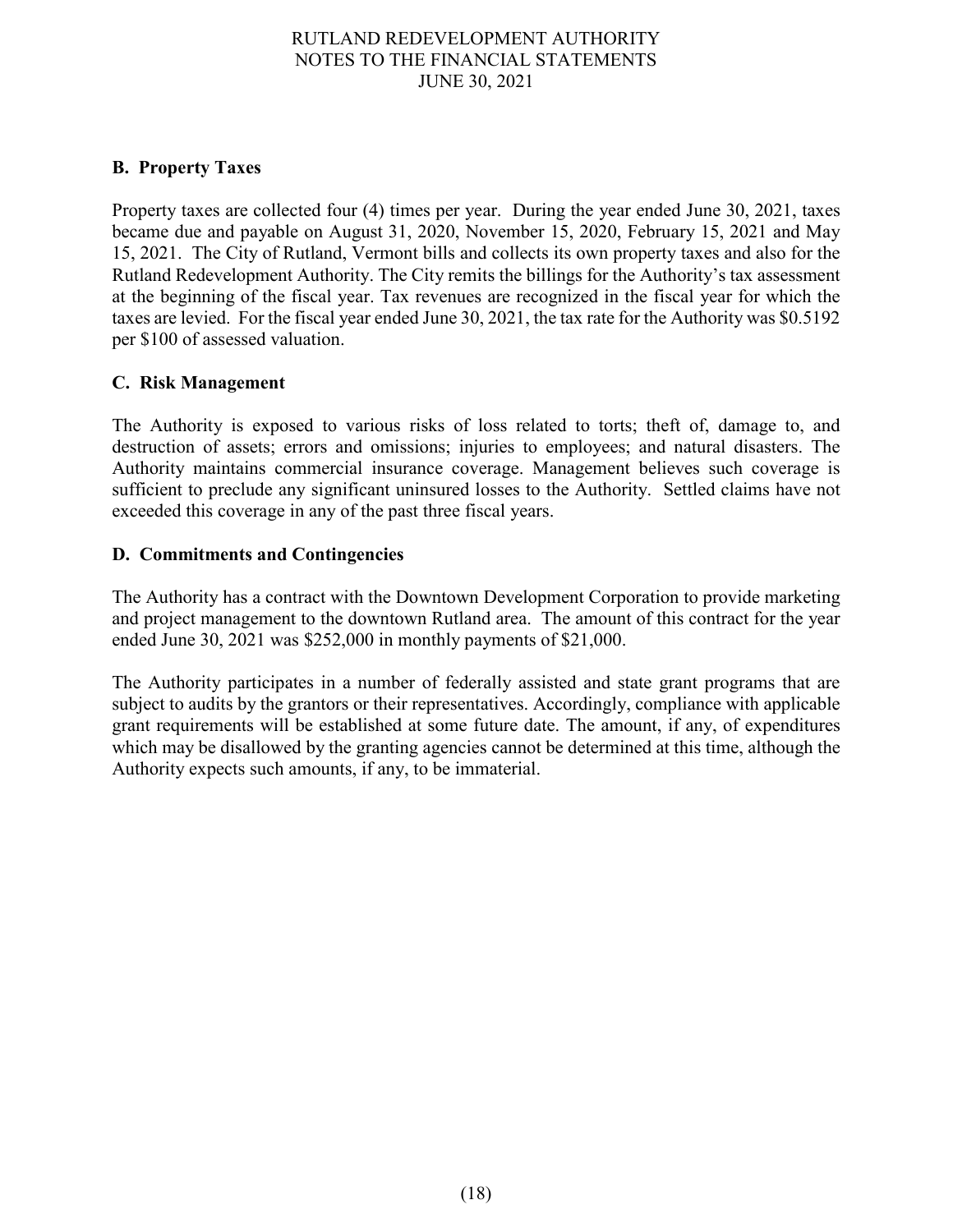#### RUTLAND REDEVELOPMENT AUTHORITY FOR THE YEAR ENDED JUNE 30, 2021 GENERAL FUND BUDGET AND ACTUAL STATEMENT OF REVENUES, EXPENDITURES AND CHANGES IN FUND BALANCE

|                                            | Budget        | Actual         | Variance<br>Favorable/<br>(Unfavorable) |
|--------------------------------------------|---------------|----------------|-----------------------------------------|
| Revenues:                                  |               |                |                                         |
| Property Taxes                             | \$<br>280,000 | \$<br>278,042  | \$<br>(1,958)                           |
| <b>Grant Administration Fees</b>           | 5,000         | 8,140          | 3,140                                   |
| Services Contract with the City of Rutland | 194,688       | 194,688        | $\mathbf{0}$                            |
| Interest                                   | 100           | 22             | (78)                                    |
| <b>Total Revenues</b>                      | 479,788       | 480,892        | 1,104                                   |
| Expenditures:                              |               |                |                                         |
| Salaries                                   | 156,699       | 156,699        | $\boldsymbol{0}$                        |
| Health Insurance                           | 36,027        | 35,916         | 111                                     |
| <b>FICA/MEDI</b>                           | 12,000        | 12,293         | (293)                                   |
| <b>Retirement Contribution</b>             | 4,000         | 4,000          | $\boldsymbol{0}$                        |
| <b>FUTA/SUI</b>                            | 50            | $\mathbf{0}$   | 50                                      |
| Worker's Compensation                      | 850           | 589            | 261                                     |
| <b>Bank Service Fees</b>                   | 30            | 46             | (16)                                    |
| Payroll Service Fees                       | 1,400         | 1,347          | 53                                      |
| Partnership Contract                       | 252,000       | 252,000        | $\overline{0}$                          |
| Computer Repairs & Maintenance             | 200           | 220            | (20)                                    |
| Liability Insurance                        | 650           | 677            | (27)                                    |
| Directors and Officers Liability Insurance | 1,350         | 1,364          | (14)                                    |
| Telephone Service                          | 2,500         | 3,037          | (537)                                   |
| Internet & Website Service                 | 250           | 414            | (164)                                   |
| Postage                                    | 250           | 110            | 140                                     |
| Training/Professional Development          | 1,000         | 447            | 553                                     |
| Advertising                                | 500           | $\overline{0}$ | 500                                     |
| Advertising - Grants                       | 400           | $\mathbf{0}$   | 400                                     |
| Printing Services                          | 100           | $\mathbf{0}$   | 100                                     |
| Dues & Subscriptions                       | 600           | 527            | 73                                      |
| Travel                                     | 1,000         | $\mathbf{0}$   | 1,000                                   |
| Office Supplies                            | 300           | 385            | (85)                                    |
| Computer & Hardware                        | 250           | 1,596          | (1,346)                                 |
| Furniture & Fixtures                       | 200           | 9              | 191                                     |
| Miscellaneous Expenses                     | 500           | 71             | 429                                     |
| Professional Services                      | 1,134         | 1,134          | $\boldsymbol{0}$                        |
| Audit                                      | 5,500         | 5,500          | $\boldsymbol{0}$                        |
| <b>Total Expenditures</b>                  | 479,740       | 478,381        | 1,359                                   |
| Excess of Revenues Over Expenditures       | 48<br>\$      | 2,511          | \$<br>2,463                             |
| Fund Balance - July 1, 2020                |               | 81,003         |                                         |
| Fund Balance - June 30, 2021               |               | \$<br>83,514   |                                         |

See Disclaimer in Accompanying Independent Auditor's Report.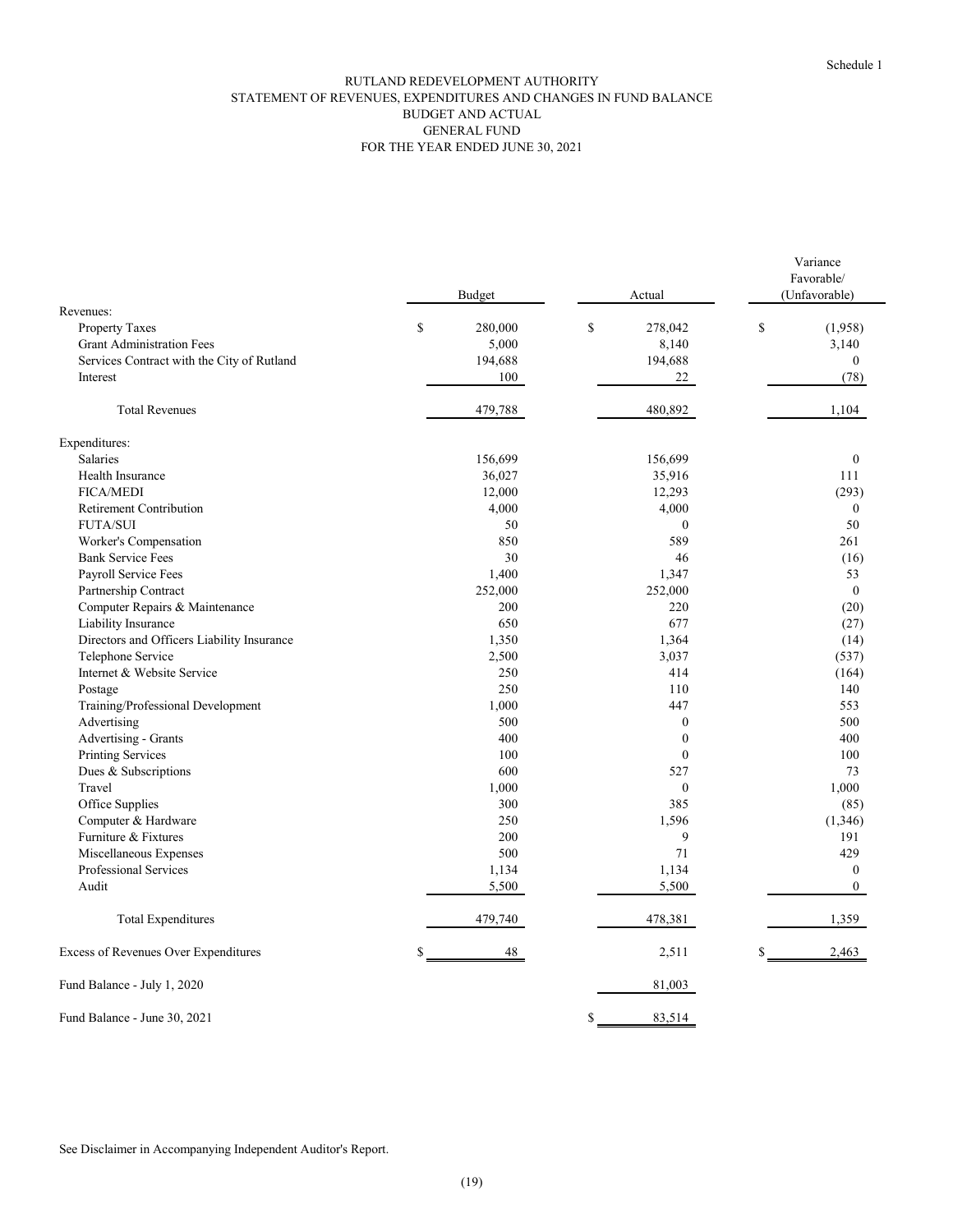CERTIFIED PUBLIC ACCOUNTANTS

**77 Barre Street** P.O. Box 947 Montpelier, VT 05601 802/223-2352 www.sullivanpowers.com

Fred Duplessis, CPA Richard J. Brigham, CPA Chad A. Hewitt, CPA Wendy C. Gilwee, CPA VT Lic. #92-000180

Independent Auditor's Report on Internal Control Over Financial Reporting and on Compliance and Other Matters Based on an Audit of Financial Statements Performed in Accordance with "Government Auditing Standards"

Board of Commissioners Rutland Redevelopment Authority 1 Strongs Avenue Rutland, Vermont 05701

We have audited, in accordance with the auditing standards generally accepted in the United States of America and the standards applicable to financial audits contained in "Government Auditing Standards", issued by the Comptroller General of the United States, the financial statements of the governmental activities and each major fund of the Rutland Redevelopment Authority, a component unit of the City of Rutland, Vermont, as of and for the year ended June 30, 2021, and the related notes to the financial statements, which collectively comprise the Rutland Redevelopment Authority's basic financial statements, and have issued our report thereon dated March 31, 2022.

## *Internal Control Over Financial Reporting*

In planning and performing our audit of the financial statements, we considered the Rutland Redevelopment Authority's internal control over financial reporting (internal control) to determine the audit procedures that are appropriate in the circumstances for the purpose of expressing our opinions on the financial statements, but not for the purpose of expressing an opinion on the effectiveness of the Rutland Redevelopment Authority's internal control. Accordingly, we do not express an opinion on the effectiveness of the Rutland Redevelopment Authority's internal control.

A deficiency in internal control exists when the design or operation of a control does not allow management or employees, in the normal course of performing their assigned functions, to prevent, or detect and correct, misstatements on a timely basis. A material weakness is a deficiency, or a combination of deficiencies, in internal control, such that there is a reasonable possibility that a material misstatement of the Rutland Redevelopment Authority's financial statements will not be prevented, or detected and corrected on a timely basis. A significant deficiency is a deficiency, or a combination of deficiencies, in internal control that is less severe than a material weakness, yet important enough to merit attention by those charged with governance.